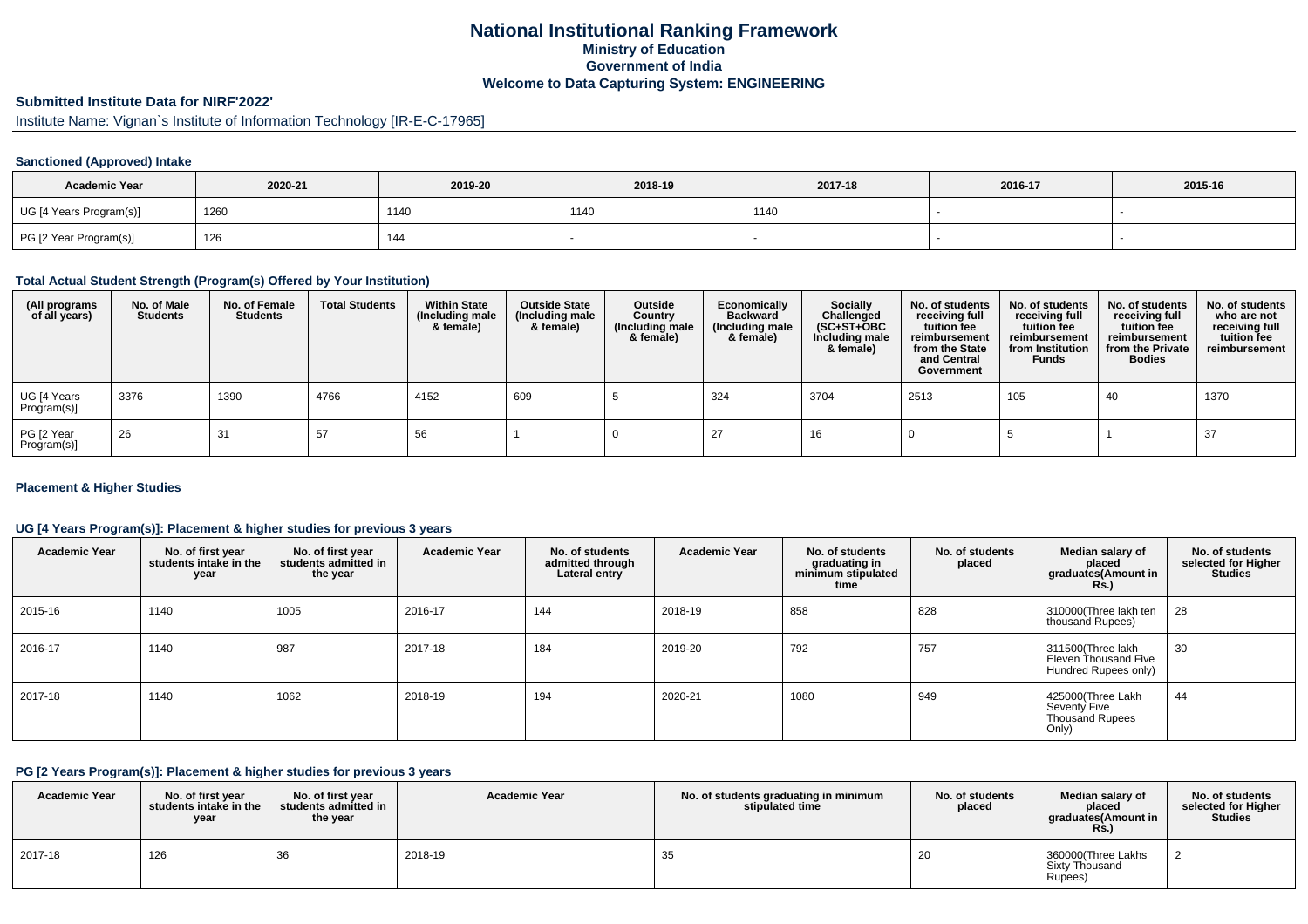| 2018-19 | 126 | -34 | 2019-20 |     | - 10 | 380000(Three Lakh<br>Eighty Thousand<br>Rupees Only)          |  |
|---------|-----|-----|---------|-----|------|---------------------------------------------------------------|--|
| 2019-20 | 144 | 23  | 2020-21 | -44 | . .  | 375000(Three Lakh<br>Seventy Five<br>Thousand Ruppes<br>Only) |  |

### **Ph.D Student Details**

| Ph.D (Student pursuing doctoral program till 2020-21 Students admitted in the academic year 2020-21 should not be entered here.) |         |         |         |  |  |
|----------------------------------------------------------------------------------------------------------------------------------|---------|---------|---------|--|--|
| <b>Total Students</b>                                                                                                            |         |         |         |  |  |
| Full Time                                                                                                                        |         |         |         |  |  |
| Part Time                                                                                                                        |         |         |         |  |  |
| No. of Ph.D students graduated (including Integrated Ph.D)                                                                       |         |         |         |  |  |
|                                                                                                                                  | 2020-21 | 2019-20 | 2018-19 |  |  |
| Full Time                                                                                                                        |         |         |         |  |  |
| Part Time                                                                                                                        |         |         |         |  |  |

## **Financial Resources: Utilised Amount for the Capital expenditure for previous 3 years**

| <b>Academic Year</b>                                                                                                                                                                      | 2020-21                                                                                | 2019-20                                                               | 2018-19                                                                           |  |  |  |  |
|-------------------------------------------------------------------------------------------------------------------------------------------------------------------------------------------|----------------------------------------------------------------------------------------|-----------------------------------------------------------------------|-----------------------------------------------------------------------------------|--|--|--|--|
|                                                                                                                                                                                           | <b>Utilised Amount</b>                                                                 | <b>Utilised Amount</b>                                                | <b>Utilised Amount</b>                                                            |  |  |  |  |
| Annual Capital Expenditure on Academic Activities and Resources (excluding expenditure on buildings)                                                                                      |                                                                                        |                                                                       |                                                                                   |  |  |  |  |
| Library (Books, Journals and e-Resources only)                                                                                                                                            | 157447 (One Lakh Fifty Seven Thousand Four hundred and<br>Forty Seven)                 | 1018867 (Ten Lakh eighteen thousand eight hundred and sixty<br>seven) | 1254569 (Twelve lakh fifty four thousand five hundred and sixty<br>nine)          |  |  |  |  |
| New Equipment and software for Laboratories                                                                                                                                               | 5289399 (Fifty Two Lakh Eighty Nine Thousand Three<br>Hundred and Ninty Nine)          | 11094010 (One Crore ten lakh ninety four thousand and ten<br>rupee)   | 7793148 (Seventy seven lakh ninety three thousand one<br>hundred and forty eight) |  |  |  |  |
| <b>Engineering Workshops</b>                                                                                                                                                              | 359277 (Three lakh Fifty nine thousand Two Hundred and<br>Seventy Seven)               | 608006 (Six lakh eight thousand and six rupees only)                  | 575125 (Five lakh seventy five thousand one hundred and<br>twenty five)           |  |  |  |  |
| Other expenditure on creation of Capital Assets (For setting up<br>classrooms, seminar hall, conference hall, library, Lab, Engg<br>workshops excluding expenditure on Land and Building) | 23117346 (Two Crore Thirty One Lakh Seventeen thousand<br>Three Hundred and Forty six) | 2115010 (Twenty one lakh fifteen thousand and ten)                    | 3526166 (Thirty five lakh twenty six thousand one hundred and<br>sixty six)       |  |  |  |  |

# **Financial Resources: Utilised Amount for the Operational expenditure for previous 3 years**

| <b>Academic Year</b>                                                                                                                                                                            | 2020-21                                                                                       | 2019-20                                                                                             | 2018-19                                                                                      |  |  |  |  |  |
|-------------------------------------------------------------------------------------------------------------------------------------------------------------------------------------------------|-----------------------------------------------------------------------------------------------|-----------------------------------------------------------------------------------------------------|----------------------------------------------------------------------------------------------|--|--|--|--|--|
|                                                                                                                                                                                                 | <b>Utilised Amount</b>                                                                        | <b>Utilised Amount</b>                                                                              | <b>Utilised Amount</b>                                                                       |  |  |  |  |  |
| <b>Annual Operational Expenditure</b>                                                                                                                                                           |                                                                                               |                                                                                                     |                                                                                              |  |  |  |  |  |
| Salaries (Teaching and Non Teaching staff)                                                                                                                                                      | 189218550 (Eighteen Crore Ninety Two Lakh Eighteen<br>thousand Five hundred and Fifty rupees) | 200708577 (Twenty crore seven lakh eight thousand five<br>hundred and seventy seven rupees)         | 201702114 (Twenty crore seventeen lakh two thousand one<br>hundred and fourteen rupees)      |  |  |  |  |  |
| Maintenance of Academic Infrastructure or consumables and<br>other running expenditures (excluding maintenance of hostels<br>and allied services, rent of the building, depreciation cost, etc) | 85517836 (Eight Crore Fifty five lakh Seventeen Thousand<br>Eight Hundred and Thirty Six)     | 125381482 (Twelve crore fifty three lakh eighty one thousand<br>four hundred and eighty two rupees) | 147040239 (Fourteen crore seventy lakh forty thousand two<br>hundred and thirty nine rupees) |  |  |  |  |  |
| Seminars/Conferences/Workshops                                                                                                                                                                  | 142065 (One Lakh Forty Two Thousand Sixty Five rupees)                                        | 2306809 (Twenty three lakh six thousand eight hundred and<br>nine rupees)                           | 1028890 (Ten lakh twenty eighty thousand eight hundred and<br>ninety rupees)                 |  |  |  |  |  |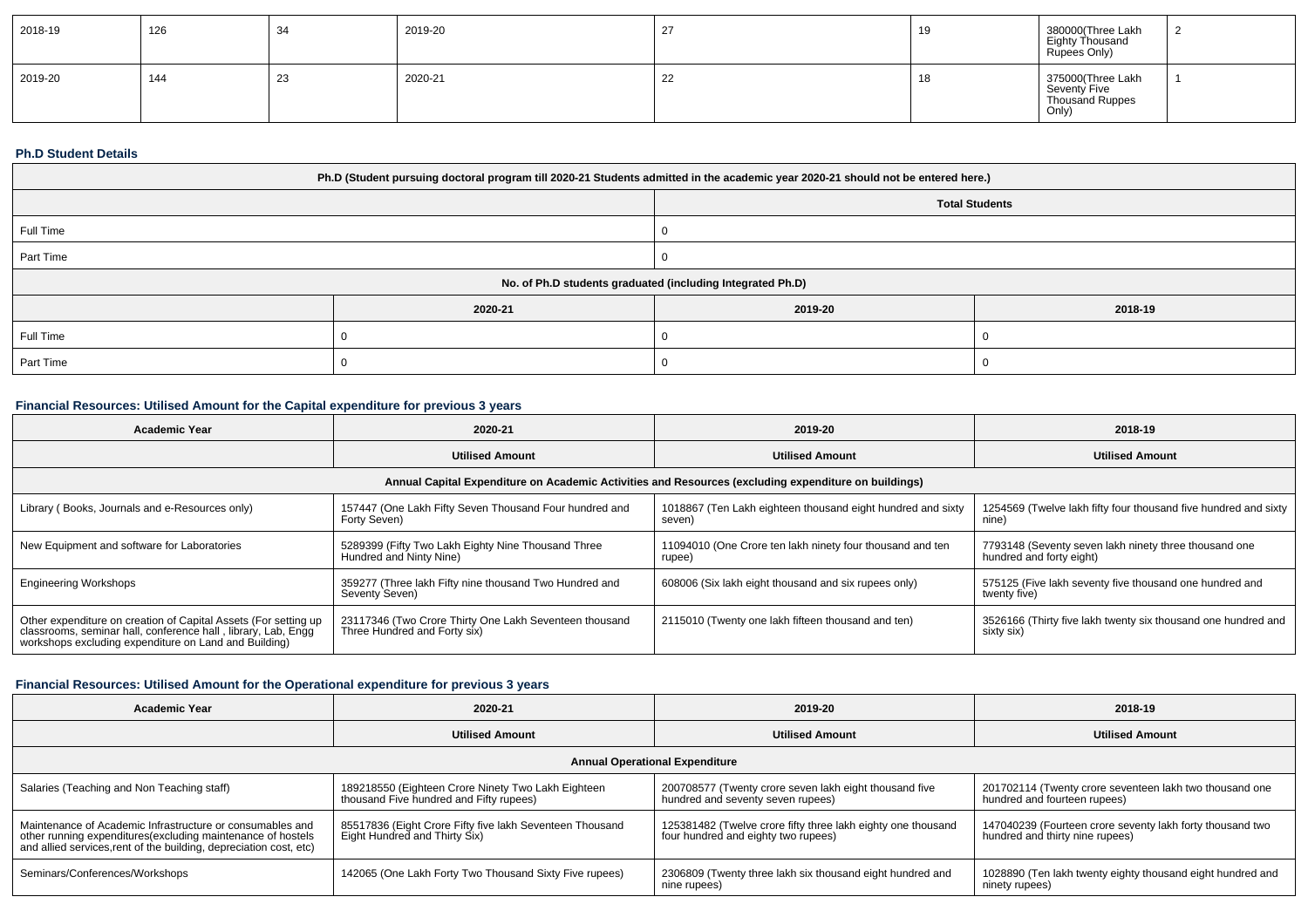| Calendar year            | 2020 | 2019 | 2018 |
|--------------------------|------|------|------|
| No. of Patents Published |      |      |      |
| No. of Patents Granted   |      |      |      |

### **Sponsored Research Details**

| <b>Financial Year</b>                    | 2020-21                                                                     | 2019-20                                                                 | 2018-19                                                            |
|------------------------------------------|-----------------------------------------------------------------------------|-------------------------------------------------------------------------|--------------------------------------------------------------------|
| Total no. of Sponsored Projects          |                                                                             |                                                                         |                                                                    |
| Total no. of Funding Agencies            |                                                                             |                                                                         |                                                                    |
| Total Amount Received (Amount in Rupees) | 11267177                                                                    | 1823370                                                                 | 4452880                                                            |
| Amount Received in Words                 | One Crore Twelve lakh Sixty Seven thousand One Hundred<br>and Seventy seven | Eighteen lakh twenty three thousand three hundred and<br>seventy rupees | Forty Four Lakhs Fifty Two Thousand Eight Hundred Eighty<br>Rupees |

## **Consultancy Project Details**

| <b>Financial Year</b>                    | 2020-21                            | 2019-20                           | 2018-19                           |
|------------------------------------------|------------------------------------|-----------------------------------|-----------------------------------|
| Total no. of Consultancy Projects        |                                    |                                   |                                   |
| Total no. of Client Organizations        |                                    |                                   |                                   |
| Total Amount Received (Amount in Rupees) | 124000                             | 2110000                           | 2470000                           |
| Amount Received in Words                 | One Lakh Twenty four thousand only | Twenty One Lakh ten Thousand Only | Twenty Four lakh seventy Thousand |

## **PCS Facilities: Facilities of physically challenged students**

| 1. Do your institution buildings have Lifts/Ramps?                                                                                                         | Yes, more than 80% of the buildings |
|------------------------------------------------------------------------------------------------------------------------------------------------------------|-------------------------------------|
| 2. Do your institution have provision for walking aids, including wheelchairs and transportation from one building to another for<br>handicapped students? | Yes                                 |
| 3. Do your institution buildings have specially designed toilets for handicapped students?                                                                 | Yes, more than 80% of the buildings |

## **Faculty Details**

| Srno           | Name                            | Age | Designation                                         | Gender | Qualification | <b>Experience (In</b><br><b>Months</b> ) | <b>Currently working</b><br>with institution? | <b>Joining Date</b> | <b>Leaving Date</b> | <b>Association type</b> |
|----------------|---------------------------------|-----|-----------------------------------------------------|--------|---------------|------------------------------------------|-----------------------------------------------|---------------------|---------------------|-------------------------|
|                | Mr A Sampath<br>dakshina murthy | 29  | <b>Assistant Professor</b>                          | Male   | M.Tech        | 89                                       | Yes                                           | 16-06-2015          | $- -$               | Regular                 |
| $\overline{2}$ | Dr B Arundhati                  | 53  | Dean / Principal /<br>Director / Vice<br>Chancellor | Female | Ph.D          | 276                                      | Yes                                           | 21-07-2005          | $-$                 | Regular                 |
| 3              | Mrs GODDU<br><b>BHAVANI</b>     | 33  | <b>Assistant Professor</b>                          | Female | M.Tech        | 92                                       | Yes                                           | 10-08-2015          | $\sim$              | Regular                 |
| $\overline{4}$ | Mr D Bhanu Prakash              | 35  | <b>Assistant Professor</b>                          | Male   | M.Tech        | 144                                      | Yes                                           | 13-12-2016          | $\sim$              | Regular                 |
| 5              | MRS KOLUSU<br>SANDHYA           | 30  | <b>Assistant Professor</b>                          | Female | M.Tech        | 109                                      | Yes                                           | 12-06-2017          | $- -$               | Regular                 |

**IPR**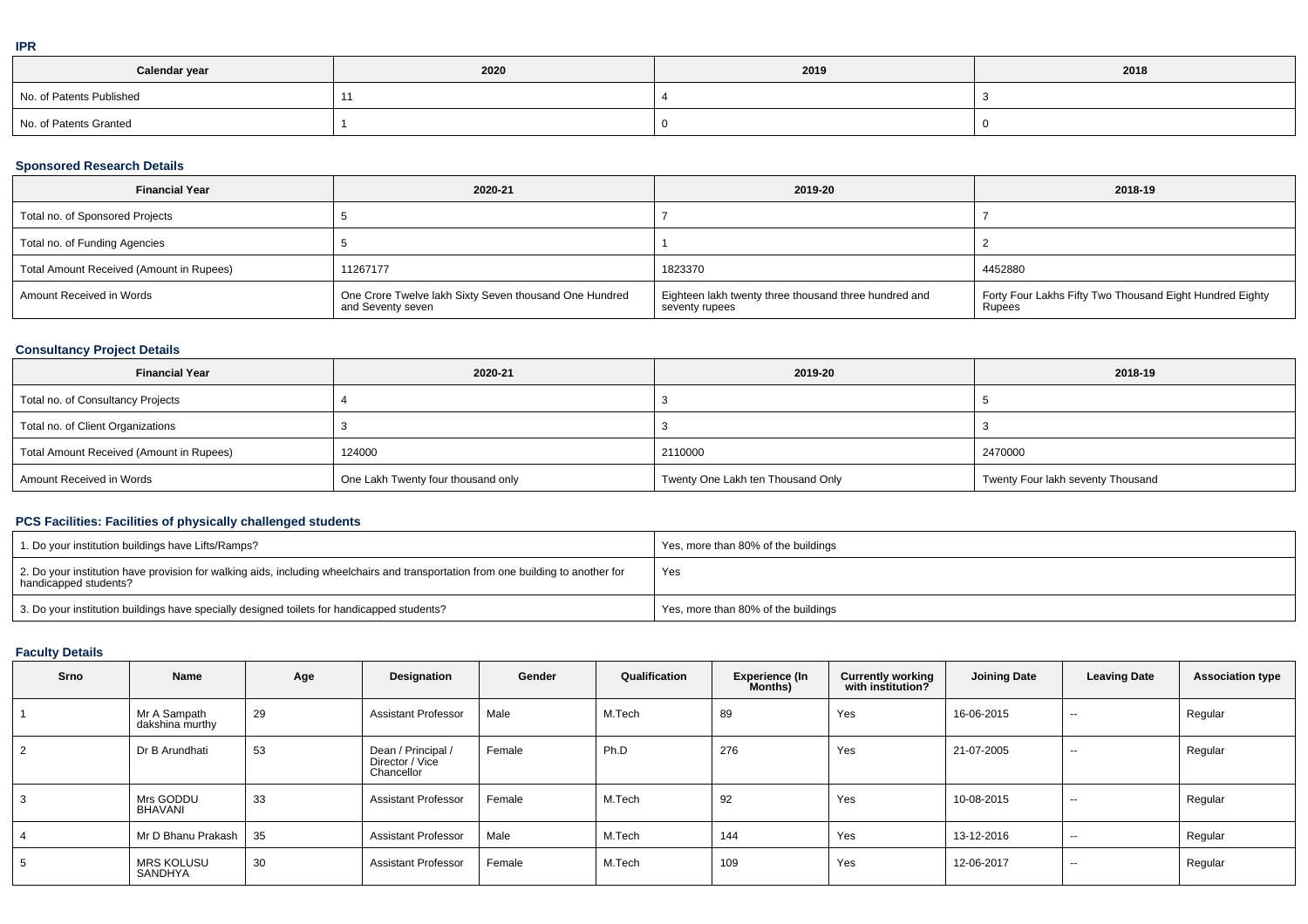| 6              | Mr GODAVARTHI<br>SUDHEER                              | 44 | <b>Assistant Professor</b> | Male   | M.Tech | 109 | Yes | 27-06-2016 |                          | Regular |
|----------------|-------------------------------------------------------|----|----------------------------|--------|--------|-----|-----|------------|--------------------------|---------|
| $\overline{7}$ | Mr K Satya Prakash                                    | 30 | <b>Assistant Professor</b> | Male   | M.Tech | 84  | Yes | 01-07-2015 | $\sim$                   | Regular |
| 8              | Mr MANTHA<br>SUBRAHMANYA<br>RANGA<br><b>VISWANATH</b> | 34 | <b>Assistant Professor</b> | Male   | M.Tech | 118 | Yes | 08-01-2013 | --                       | Regular |
| 9              | SISTLA RAVI<br><b>KUMAR</b>                           | 48 | <b>Assistant Professor</b> | Male   | M.Sc.  | 300 | Yes | 10-12-2010 | −−                       | Regular |
| 10             | Mr M Srinivasa Rao                                    | 30 | <b>Assistant Professor</b> | Male   | M.Tech | 84  | Yes | 21-04-2015 | ⊷.                       | Regular |
| 11             | Mrs SMRUTI DASH                                       | 37 | <b>Assistant Professor</b> | Female | M.Tech | 108 | Yes | 18-02-2017 | --                       | Regular |
| 12             | <b>MR S NAVEEN</b>                                    | 30 | <b>Assistant Professor</b> | Male   | M.Tech | 55  | No  | 28-11-2016 | 31-07-2019               | Regular |
| 13             | Mr MADHAVARAO<br><b>DASUPURAM</b>                     | 28 | <b>Assistant Professor</b> | Male   | M.Tech | 48  | Yes | 02-06-2017 | -−                       | Regular |
| 14             | Ms KRANTHI<br><b>KRANTHI SATHI</b>                    | 29 | <b>Assistant Professor</b> | Female | M.E.   | 108 | Yes | 10-08-2015 | --                       | Regular |
| 15             | Dr T Satya Guru                                       | 45 | Professor                  | Male   | Ph.D   | 240 | Yes | 20-10-2010 | --                       | Regular |
| 16             | Dr K Yellareswara<br>Rao                              | 37 | Associate Professor        | Male   | Ph.D   | 84  | No  | 08-08-2016 | 28-02-2021               | Regular |
| 17             | <b>Mrs SIRISHA BONI</b>                               | 33 | <b>Assistant Professor</b> | Female | M.Tech | 60  | Yes | 01-07-2017 |                          | Regular |
| 18             | Ms Mounika<br>Banavathu                               | 28 | <b>Assistant Professor</b> | Female | M.Tech | 74  | No  | 12-11-2015 | 01-04-2021               | Regular |
| 19             | Mr Ch V Sharma                                        | 41 | Associate Professor        | Male   | M.Tech | 204 | Yes | 19-04-2004 | $\sim$                   | Regular |
| -20            | Mr VIVEK<br>VISWANADHA                                | 33 | <b>Assistant Professor</b> | Male   | M.Tech | 109 | Yes | 22-07-2013 | $\sim$                   | Regular |
| 21             | Ms A Usha Rani                                        | 36 | <b>Assistant Professor</b> | Female | M.Tech | 192 | Yes | 09-08-2006 | ⊷.                       | Regular |
| 22             | Mr SUNDARA<br><b>RAMAM RAPETA</b>                     | 50 | Associate Professor        | Male   | M.Tech | 276 | Yes | 05-09-2007 | −−                       | Regular |
| 23             | SAMBHANA<br>YOGESWARARAO                              | 41 | <b>Assistant Professor</b> | Male   | M.Sc.  | 194 | Yes | 11-09-2004 | --                       | Regular |
| 24             | Mr KUPPILI<br><b>HARISH KUMAR</b>                     | 29 | <b>Assistant Professor</b> | Male   | M.Tech | 108 | Yes | 06-04-2015 | −−                       | Regular |
| 25             | Dr P Rajesh                                           | 43 | Professor                  | Male   | Ph.D   | 192 | Yes | 02-06-2005 | -−                       | Regular |
| 26             | MSKSNVL<br>LAVANYA KUMARI                             | 30 | <b>Assistant Professor</b> | Female | M.A    | 60  | Yes | 07-12-2016 | --                       | Regular |
| 27             | Mr Ashish Kumar                                       | 34 | <b>Assistant Professor</b> | Male   | M.Tech | 132 | Yes | 03-09-2013 | $\sim$                   | Regular |
| 28             | Mr SARIKI Ravi<br>Kumar                               | 32 | <b>Assistant Professor</b> | Male   | M.Tech | 96  | Yes | 17-11-2014 | --                       | Regular |
| 29             | Dr RAMYA NEMANI                                       | 38 | Professor                  | Female | Ph.D   | 199 | Yes | 09-10-2013 | $\overline{\phantom{a}}$ | Regular |
| 30             | MRS RAVADA<br>AAMANI                                  | 29 | <b>Assistant Professor</b> | Female | M.Tech | 84  | Yes | 27-01-2016 | -−                       | Regular |
| 31             | Mr B Vamsi                                            | 30 | <b>Assistant Professor</b> | Male   | M.Tech | 84  | Yes | 26-12-2016 | ⊶.                       | Regular |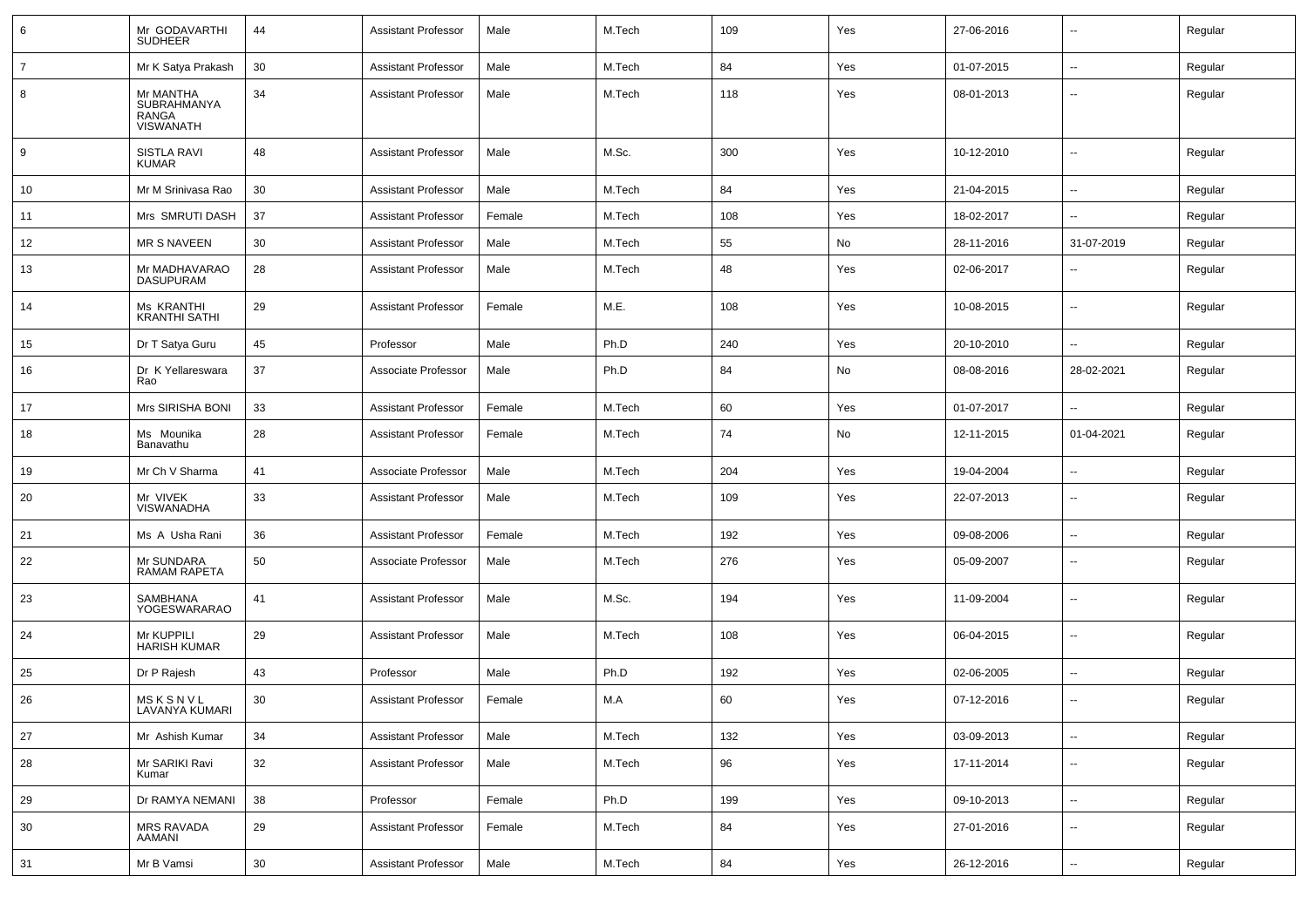| 32 | <b>MRS AUADHATI</b><br><b>DATTA</b>          | 31 | Assistant Professor        | Female | MBA    | 96  | Yes | 31-05-2017 | $\overline{\phantom{a}}$ | Regular |
|----|----------------------------------------------|----|----------------------------|--------|--------|-----|-----|------------|--------------------------|---------|
| 33 | Mr PALISETTY H J<br><b>VENKATESH</b>         | 33 | Assistant Professor        | Male   | M.Tech | 120 | Yes | 19-01-2012 | $\sim$                   | Regular |
| 34 | Mr RAMA<br>SATYANARAYANA<br><b>KORIBILLI</b> | 49 | Associate Professor        | Male   | M.Tech | 313 | No  | 08-11-2005 | 03-09-2021               | Regular |
| 35 | Mr LEELA KUMAR<br><b>KONDA</b>               | 37 | <b>Assistant Professor</b> | Male   | M.Tech | 168 | Yes | 06-07-2015 | $\mathbf{u}$             | Regular |
| 36 | Mr B Dinesh Reddy                            | 39 | Associate Professor        | Male   | M.Tech | 204 | Yes | 16-05-2007 | $\sim$                   | Regular |
| 37 | Mr D Madhusudhan                             | 33 | <b>Assistant Professor</b> | Male   | M.Tech | 132 | Yes | 24-12-2010 | $\sim$                   | Regular |
| 38 | Mrs AKELLA<br>RAMYA                          | 28 | Assistant Professor        | Female | M.Sc.  | 48  | Yes | 08-06-2017 | --                       | Regular |
| 39 | Mrs R Uma<br>Maheswari                       | 38 | Associate Professor        | Female | Ph.D   | 194 | Yes | 15-11-2007 | --                       | Regular |
| 40 | P Anusha                                     | 29 | <b>Assistant Professor</b> | Female | M.Tech | 72  | No  | 12-11-2015 | 02-01-2021               | Regular |
| 41 | kakara hemanth<br>kumar                      | 31 | <b>Assistant Professor</b> | Male   | M.Tech | 72  | No  | 02-05-2017 | 10-10-2019               | Regular |
| 42 | Mr E Stephen Neal<br>Joshua                  | 31 | <b>Assistant Professor</b> | Male   | M.Tech | 72  | Yes | 01-05-2017 | $\overline{\phantom{a}}$ | Regular |
| 43 | <b>MR ALA</b><br>ANJANEYULU                  | 31 | <b>Assistant Professor</b> | Male   | M.Tech | 65  | No  | 27-07-2015 | 31-08-2020               | Regular |
| 44 | Dr KOLLIPARA<br><b>KEERTHI DEEPIKA</b>       | 38 | Associate Professor        | Female | M.Tech | 144 | Yes | 05-07-2012 | $\overline{\phantom{a}}$ | Regular |
| 45 | Mr D Ganesh                                  | 37 | <b>Assistant Professor</b> | Male   | M.A    | 168 | Yes | 24-09-2008 | $\overline{\phantom{a}}$ | Regular |
| 46 | Ms A M KUMARI<br>KANDREGULA                  | 37 | <b>Assistant Professor</b> | Female | M.Sc.  | 60  | Yes | 26-07-2016 | $\overline{\phantom{a}}$ | Regular |
| 47 | Mr PHANEENDRA<br>YETIRAJULA                  | 32 | <b>Assistant Professor</b> | Male   | M.Tech | 72  | Yes | 10-11-2016 | $-$                      | Regular |
| 48 | Mrs SUNEETHA<br><b>PASUMARTHI</b>            | 41 | <b>Assistant Professor</b> | Female | M.Tech | 132 | Yes | 30-07-2015 | $\overline{\phantom{a}}$ | Regular |
| 49 | SIRIPURAPU<br>ADILAKSHMI                     | 36 | <b>Assistant Professor</b> | Female | M.Sc.  | 136 | Yes | 07-10-2014 | --                       | Regular |
| 50 | Mr THIAGARAJAN<br>G                          | 61 | Associate Professor        | Male   | B.E    | 456 | Yes | 02-08-2003 | $-$                      | Regular |
| 51 | Mr Karyemsetty<br>Nagarjuna                  | 41 | <b>Assistant Professor</b> | Male   | M.Tech | 156 | No  | 17-06-2015 | 13-01-2021               | Regular |
| 52 | Ms LEELA<br>PRIYANKA MUDDA                   | 29 | <b>Assistant Professor</b> | Female | M.E.   | 76  | Yes | 06-07-2015 | $\sim$                   | Regular |
| 53 | Mr Sundara Rao<br>SOMA MUPPIDI               | 45 | Associate Professor        | Male   | M.Tech | 228 | Yes | 07-03-2009 | $\sim$                   | Regular |
| 54 | Mr S Naga Mallik<br>Raj                      | 35 | <b>Assistant Professor</b> | Male   | M.Tech | 174 | Yes | 01-12-2014 | $\sim$                   | Regular |
| 55 | Mrs CHANDAKA<br>SHRAVANI                     | 34 | <b>Assistant Professor</b> | Female | M.Tech | 134 | No  | 05-06-2017 | 06-11-2021               | Regular |
| 56 | Ch Sivaramakrishna                           | 54 | Associate Professor        | Male   | M.Tech | 358 | Yes | 01-07-2005 | $\sim$                   | Regular |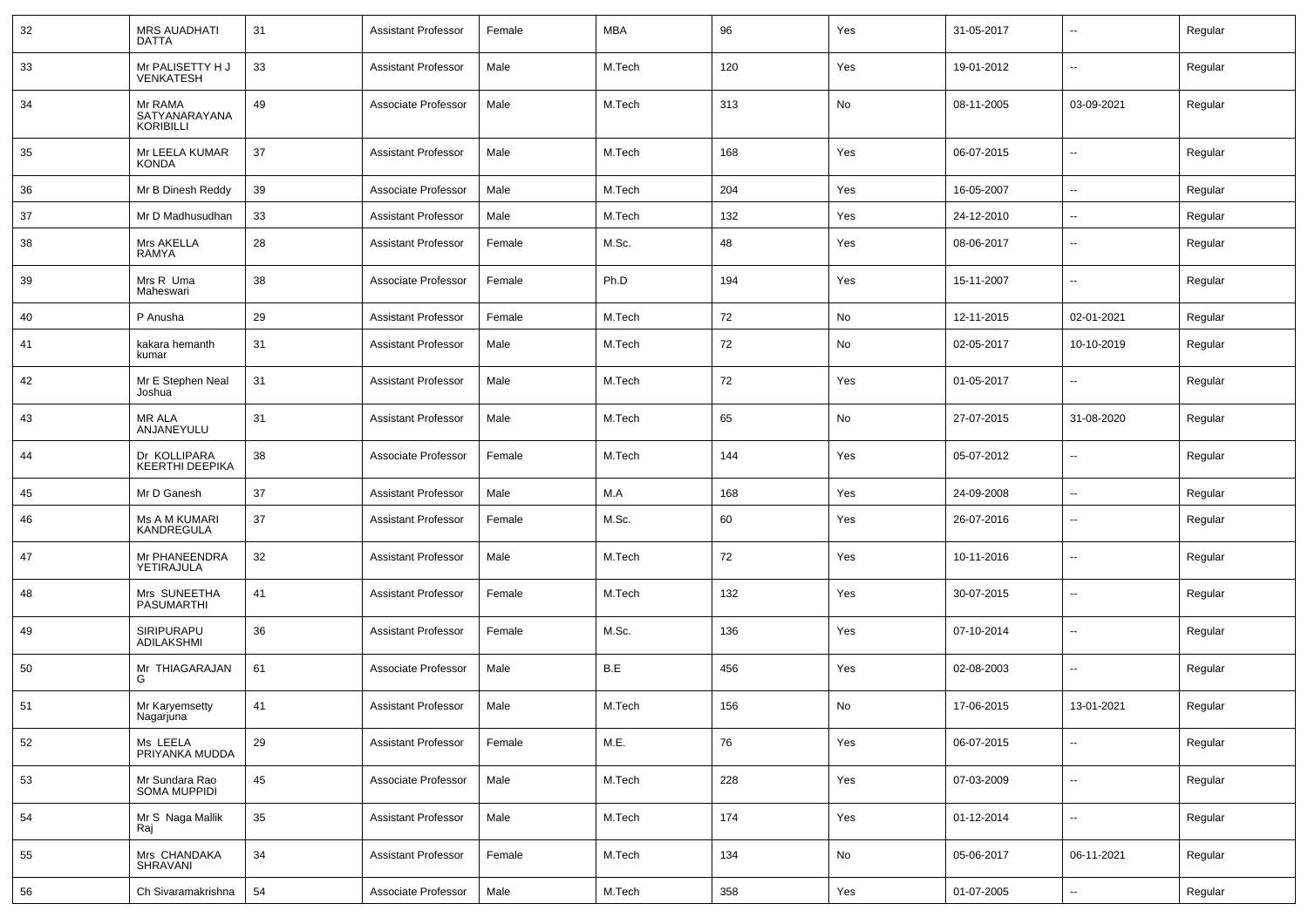| 57  | KASI BABU JASTI                | 55     | <b>Assistant Professor</b> | Male   | M.E.   | 324 | No  | 07-12-2016 | 30-06-2021               | Regular |
|-----|--------------------------------|--------|----------------------------|--------|--------|-----|-----|------------|--------------------------|---------|
| 58  | THAMMANA AJAY                  | 29     | <b>Assistant Professor</b> | Male   | M.Tech | 60  | Yes | 30-12-2016 |                          | Regular |
| 59  | Mr Ch Sudheer<br>Kumar         | 28     | <b>Assistant Professor</b> | Male   | M.Tech | 72  | No  | 08-07-2016 | 07-12-2019               | Regular |
| 60  | Ms T Geeta Rani                | 30     | <b>Assistant Professor</b> | Female | M.Tech | 77  | No  | 30-06-2015 | 25-10-2021               | Regular |
| 61  | BOKAM VENKATA<br>MARUTI URMILA | 27     | <b>Assistant Professor</b> | Female | M.Sc.  | 72  | Yes | 05-08-2019 | -−                       | Regular |
| 62  | K G PRASANTHI                  | 34     | <b>Assistant Professor</b> | Female | M.Tech | 84  | Yes | 07-09-2012 | $\overline{\phantom{a}}$ | Regular |
| 63  | Mrs P Pratima Rani             | 37     | <b>Assistant Professor</b> | Female | M.Tech | 108 | Yes | 27-01-2015 | --                       | Regular |
| 64  | Ms A Sravani                   | 31     | <b>Assistant Professor</b> | Female | M.Tech | 84  | Yes | 22-07-2015 | ⊷.                       | Regular |
| 65  | Mr B Viswanath                 | 59     | Professor                  | Male   | M.Tech | 252 | Yes | 28-03-2014 | ⊶.                       | Regular |
| 66  | Mr RAMU<br>KANDREGULA          | 33     | <b>Assistant Professor</b> | Male   | M.Tech | 72  | Yes | 14-06-2014 | --                       | Regular |
| 67  | Dr BOTTA<br>DHANALAKSHMI       | 35     | Associate Professor        | Female | Ph.D   | 84  | Yes | 16-11-2016 | ⊶.                       | Regular |
| 68  | Mrs Y Sukanya                  | 43     | Associate Professor        | Female | M.Tech | 192 | Yes | 02-05-2008 | --                       | Regular |
| 69  | Ms K Tulasi                    | 28     | <b>Assistant Professor</b> | Female | M.Tech | 65  | No  | 07-06-2016 | 11-08-2021               | Regular |
| 70  | Mr P Prudhvi Kiran             | 29     | <b>Assistant Professor</b> | Male   | M.Tech | 76  | No  | 22-07-2015 | 04-09-2021               | Regular |
| 71  | Mr Mohan Mahanty               | 30     | <b>Assistant Professor</b> | Male   | M.Tech | 66  | Yes | 10-06-2017 |                          | Regular |
| 72  | Sirisha Aswadhati              | 36     | <b>Assistant Professor</b> | Female | M.Tech | 144 | Yes | 20-06-2011 | ⊷.                       | Regular |
| -73 | Mr ARJI SAI NEEL<br>KAMAL      | 33     | <b>Assistant Professor</b> | Male   | M.Tech | 78  | Yes | 10-09-2014 | −−                       | Regular |
| 74  | <b>Mrs KADALI</b><br>LAKSHMI   | 36     | <b>Assistant Professor</b> | Female | M.Tech | 108 | Yes | 24-11-2014 | $\overline{\phantom{a}}$ | Regular |
| 75  | Dr Rojeena Mathew              | 43     | Professor                  | Male   | Ph.D   | 204 | No  | 10-02-2014 | 08-02-2021               | Regular |
| 76  | MRKLNNSVK<br>PAVAN KUMAR       | 41     | <b>Assistant Professor</b> | Male   | M.Sc.  | 204 | Yes | 01-04-2017 | --                       | Regular |
| 77  | <b>VIDYA SAGAR V</b>           | 47     | <b>Assistant Professor</b> | Male   | M.Tech | 273 | No  | 03-05-2019 | 25-11-2021               | Regular |
| 78  | Ms P Sandhya                   | 33     | <b>Assistant Professor</b> | Female | M.Tech | 110 | Yes | 01-07-2015 | --                       | Regular |
| 79  | Ms K Jagadeeswari              | 29     | <b>Assistant Professor</b> | Female | M.Tech | 100 | No  | 09-07-2013 | 30-03-2021               | Regular |
| 80  | Mrs Ch Swapna<br>Priya         | 39     | Assistant Professor        | Female | M.Tech | 156 | Yes | 17-11-2015 |                          | Regular |
| 81  | Mr Ch Sekhar                   | 39     | <b>Assistant Professor</b> | Male   | M.Tech | 224 | Yes | 30-05-2012 | ц,                       | Regular |
| 82  | Mr Koyyana<br>Ramesh           | 31     | <b>Assistant Professor</b> | Male   | M.Tech | 60  | No  | 25-11-2016 | 20-01-2020               | Regular |
| 83  | Dr SYED<br>KAMALUDDIN          | 53     | Professor                  | Male   | Ph.D   | 312 | No  | 02-01-2018 | 30-06-2021               | Regular |
| 84  | Mr M Hemanth<br>Kumar          | 35     | <b>Assistant Professor</b> | Male   | M.Tech | 108 | Yes | 07-08-2014 | Щ,                       | Regular |
| 85  | Mr B Eswara Rao                | $35\,$ | <b>Assistant Professor</b> | Male   | M.Tech | 144 | Yes | 09-01-2015 | ц,                       | Regular |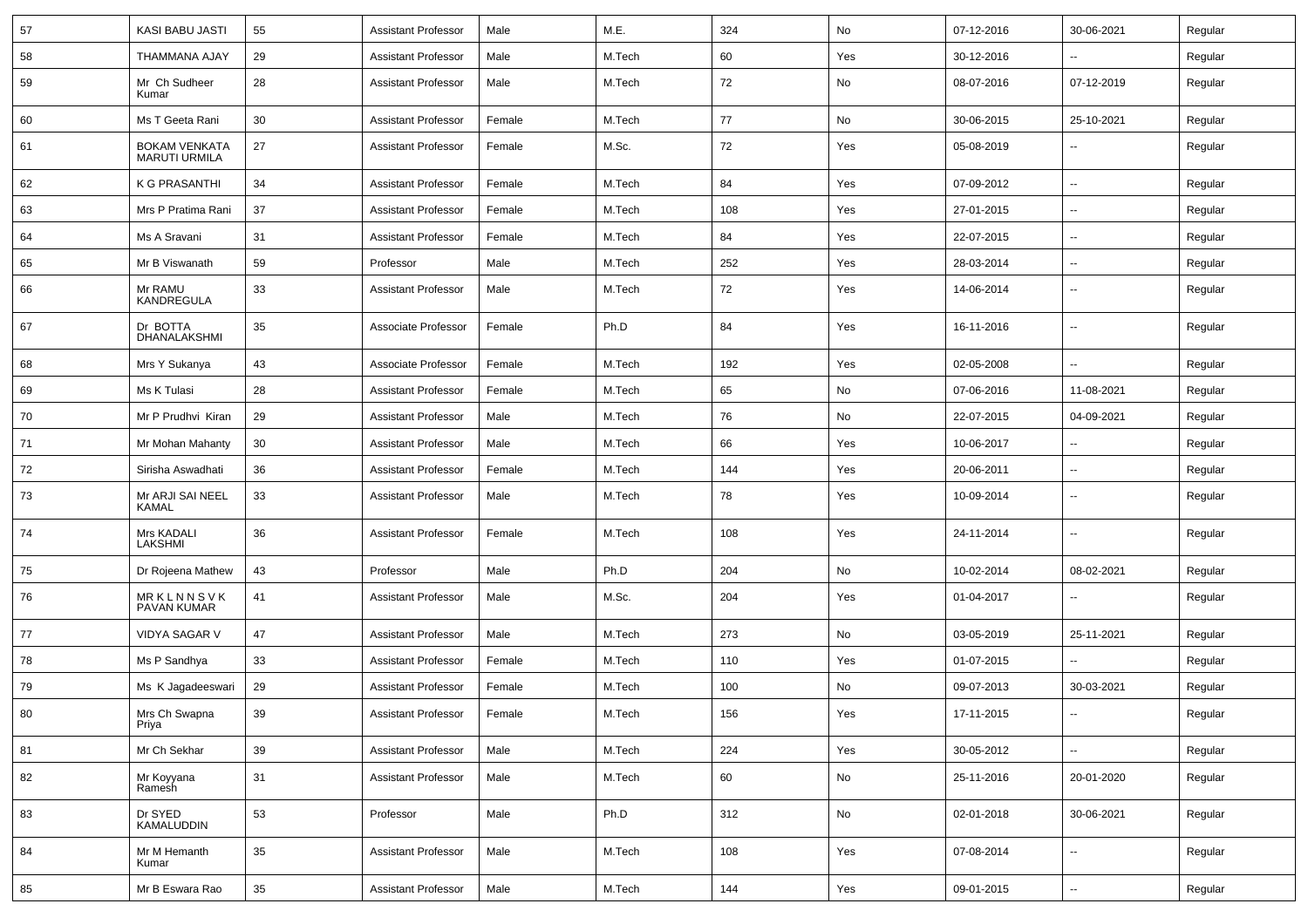| 86  | Mr KUMAR<br><b>RAVIKUMAR</b><br><b>GOTTHI</b> | 32 | Assistant Professor        | Male   | M.Tech | 72  | Yes | 20-12-2011 |                          | Regular |
|-----|-----------------------------------------------|----|----------------------------|--------|--------|-----|-----|------------|--------------------------|---------|
| 87  | Mrs KOLLATU<br>SRAVANTHI                      | 37 | <b>Assistant Professor</b> | Female | M.Tech | 156 | Yes | 03-06-2013 | $\mathbf{u}$             | Regular |
| 88  | Mr K Siva Prasad                              | 38 | <b>Assistant Professor</b> | Male   | M.Sc.  | 132 | Yes | 11-10-2010 | $\sim$                   | Regular |
| 89  | Mrs K Swathi                                  | 31 | Assistant Professor        | Female | M.Tech | 87  | Yes | 05-12-2016 | $\sim$                   | Regular |
| 90  | Mr SUDHEER<br>Kumar GARUKU                    | 29 | <b>Assistant Professor</b> | Male   | M.Tech | 72  | Yes | 13-06-2016 | $\overline{\phantom{a}}$ | Regular |
| 91  | Mr NAGA<br>DHANUNJAYARAO<br><b>BORRA</b>      | 32 | Assistant Professor        | Male   | M.Tech | 96  | Yes | 23-06-2014 | $\overline{a}$           | Regular |
| 92  | YADLA KALYAN<br><b>KUMAR</b>                  | 51 | <b>Assistant Professor</b> | Male   | M.Sc.  | 252 | Yes | 16-06-2016 | $\sim$                   | Regular |
| 93  | Mrs G Jyothi                                  | 36 | <b>Assistant Professor</b> | Female | M.Tech | 171 | Yes | 01-11-2007 | $\sim$                   | Regular |
| 94  | Dr VIVEKANANDA<br>V KOTIPALLI                 | 36 | Associate Professor        | Male   | Ph.D   | 109 | Yes | 14-12-2016 | $\overline{\phantom{a}}$ | Regular |
| 95  | Ms BOGA JYOTHI                                | 40 | <b>Assistant Professor</b> | Female | M.Tech | 192 | Yes | 28-08-2006 | $\overline{\phantom{a}}$ | Regular |
| 96  | Mr NAVEEN<br><b>KUMAR BANDARI</b>             | 35 | <b>Assistant Professor</b> | Male   | M.Tech | 84  | Yes | 05-11-2014 | $\overline{\phantom{a}}$ | Regular |
| 97  | Mr K V N Rajesh                               | 39 | <b>Assistant Professor</b> | Male   | M.Tech | 192 | Yes | 27-06-2005 | $\overline{\phantom{a}}$ | Regular |
| 98  | Mr NADIPENA<br><b>RAJENDRA</b><br>PRASAD      | 38 | <b>Assistant Professor</b> | Male   | M.Sc.  | 108 | Yes | 28-06-2016 | --                       | Regular |
| 99  | Mr T<br><b>JEYAPRADHAP</b>                    | 28 | <b>Assistant Professor</b> | Male   | M.Tech | 66  | Yes | 16-05-2016 | $\overline{\phantom{a}}$ | Regular |
| 100 | Mrs SAVITRI<br>VEMIREDDI                      | 31 | <b>Assistant Professor</b> | Female | M.Tech | 60  | Yes | 21-11-2016 | $\overline{\phantom{a}}$ | Regular |
| 101 | <b>MR DASYAM</b><br><b>CHANDRA MOULI</b>      | 36 | <b>Assistant Professor</b> | Male   | M.Tech | 108 | No  | 12-06-2017 | 10-05-2021               | Regular |
| 102 | Mr Aleemull Khan<br>Pathan                    | 37 | <b>Assistant Professor</b> | Male   | M.Tech | 156 | Yes | 13-06-2014 | $\overline{\phantom{a}}$ | Regular |
| 103 | Mr DUVVARA<br>JAYAPRASAD                      | 35 | Assistant Professor        | Male   | M.Tech | 72  | Yes | 27-07-2016 | $\overline{\phantom{a}}$ | Regular |
| 104 | Mr PENTYALA<br>RAMESH                         | 33 | <b>Assistant Professor</b> | Male   | M.E.   | 132 | Yes | 21-03-2016 | $\mathbf{u}$             | Regular |
| 105 | PASALA KANAKA<br>MAHALAKSHMI                  | 34 | Assistant Professor        | Female | M.Sc.  | 96  | Yes | 01-11-2019 | $\sim$                   | Regular |
| 106 | Ms Chandini<br>Sasanapuri                     | 30 | <b>Assistant Professor</b> | Female | M.Tech | 84  | Yes | 11-06-2015 | $\mathbf{u}$             | Regular |
| 107 | Dr KRANTHI<br>KUMAR GANGU                     | 36 | Associate Professor        | Male   | Ph.D   | 120 | Yes | 20-11-2017 | $\mathbf{u}$             | Regular |
| 108 | Mr PILLI SURESH<br><b>KUMAR</b>               | 31 | <b>Assistant Professor</b> | Male   | M.E.   | 60  | Yes | 25-11-2016 | $\mathbf{u}$             | Regular |
| 109 | Ms SHANTHI<br>SWAROOPINI<br>ALAMANDA          | 30 | <b>Assistant Professor</b> | Female | M.Tech | 60  | Yes | 21-11-2016 | $\overline{\phantom{a}}$ | Regular |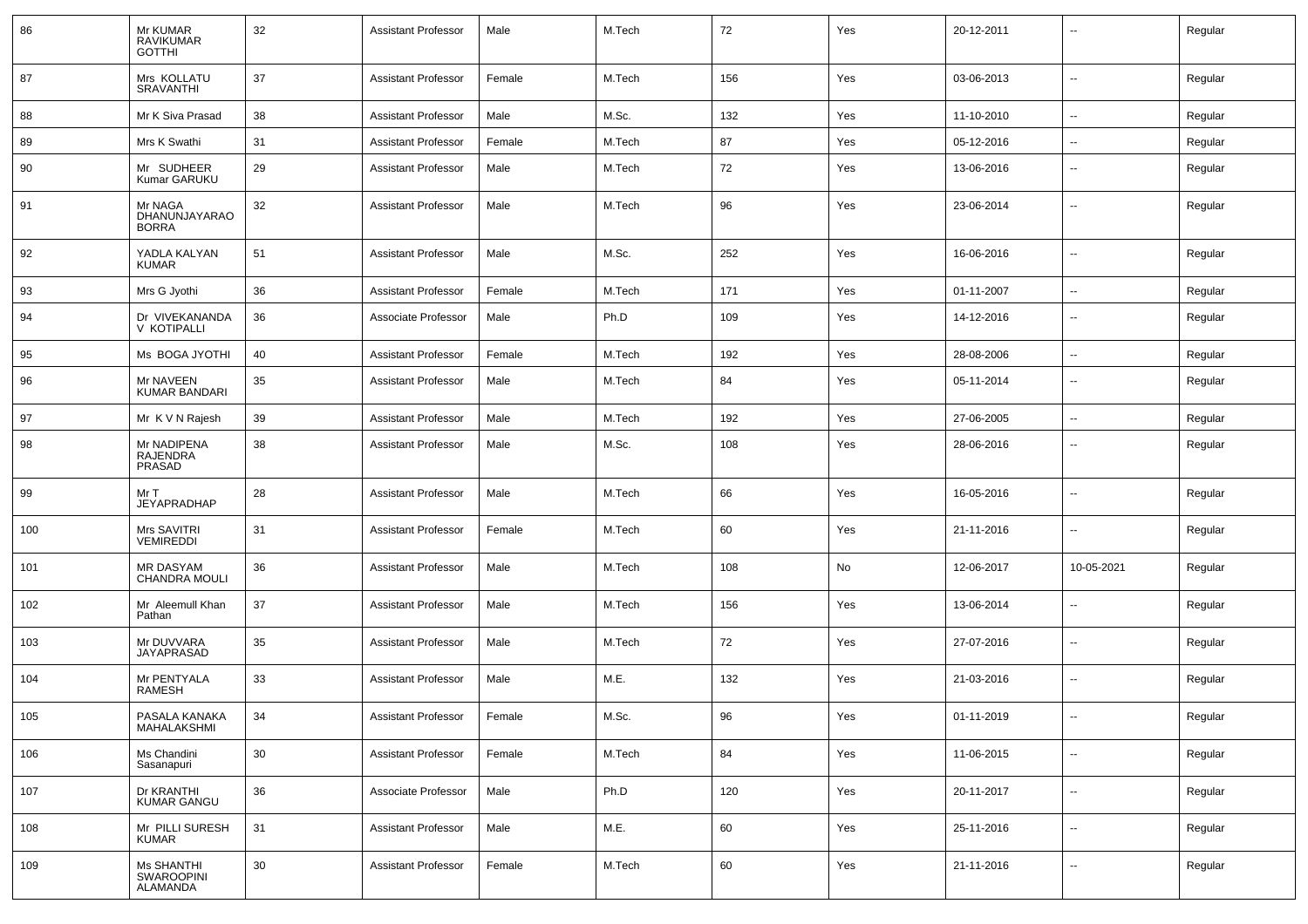| 110 | PRAVEEN<br><b>NADUPURI</b>                                                | 43     | Associate Professor        | Male   | M.Tech | 192 | No  | 27-02-2019 | 09-02-2021               | Regular |
|-----|---------------------------------------------------------------------------|--------|----------------------------|--------|--------|-----|-----|------------|--------------------------|---------|
| 111 | Mr HEMANTH<br><b>BUDDHA</b>                                               | 30     | <b>Assistant Professor</b> | Male   | M.Tech | 96  | Yes | 09-01-2015 | $\sim$                   | Regular |
| 112 | Dr M P V V<br>Bhaskara Rao                                                | 36     | Associate Professor        | Male   | Ph.D   | 192 | Yes | 05-09-2014 | $\sim$                   | Regular |
| 113 | Mr Subhrajit Barick                                                       | 30     | <b>Assistant Professor</b> | Male   | M.Tech | 65  | Yes | 01-06-2016 | $\sim$                   | Regular |
| 114 | Mr S SANTOSH<br><b>KUMAR SHARMA</b>                                       | 38     | <b>Assistant Professor</b> | Male   | M.Tech | 156 | No  | 08-01-2008 | 18-01-2021               | Regular |
| 115 | Mr BARHMAIAH<br><b>BORIGARLA</b>                                          | 32     | <b>Assistant Professor</b> | Male   | M.Tech | 108 | Yes | 07-07-2014 | $\mathbf{u}$             | Regular |
| 116 | <b>MR AJITH KUMAR</b><br><b>MOHANTY</b>                                   | 33     | <b>Assistant Professor</b> | Male   | M.Tech | 110 | Yes | 17-09-2013 | $\mathbf{u}$             | Regular |
| 117 | Mrs MANI<br><b>GOLAKOTI</b>                                               | 35     | Assistant Professor        | Female | M.Tech | 160 | Yes | 24-07-2015 | $\mathbf{u}$             | Regular |
| 118 | Mr APPLA NAIDU K                                                          | 33     | <b>Assistant Professor</b> | Male   | M.Tech | 96  | Yes | 03-08-2015 | $\mathbf{u}$             | Regular |
| 119 | Mr B Venkatesh                                                            | 37     | <b>Assistant Professor</b> | Male   | M.Tech | 192 | Yes | 24-08-2015 | $\overline{\phantom{a}}$ | Regular |
| 120 | Mr<br>SRAVANKUMAR<br><b>KONATHALA</b>                                     | 32     | <b>Assistant Professor</b> | Male   | M.Tech | 120 | Yes | 09-07-2012 | $\overline{\phantom{a}}$ | Regular |
| 121 | Dr KANDREGULA<br><b>GANGA BHAVANI</b><br><b>SANTHOSH</b><br><b>KUMARI</b> | 38     | Professor                  | Female | Ph.D   | 216 | Yes | 14-09-2009 | $\overline{\phantom{a}}$ | Regular |
| 122 | Dr NAVEEN                                                                 | 36     | Associate Professor        | Male   | Ph.D   | 108 | No  | 01-06-2017 | 08-02-2021               | Regular |
|     | <b>KUMAR N</b>                                                            |        |                            |        |        |     |     |            |                          |         |
| 123 | Mr JUTTU<br><b>RAMESH</b>                                                 | 30     | <b>Assistant Professor</b> | Male   | M.Tech | 72  | Yes | 01-07-2015 | $\sim$                   | Regular |
| 124 | Dr SATYA RAVI<br><b>SANKAR RAI</b>                                        | 44     | Professor                  | Male   | Ph.D   | 192 | Yes | 16-05-2005 | $\sim$                   | Regular |
| 125 | SARMA SREEPADA<br><b>VENKATA RAMANA</b>                                   | 47     | <b>Assistant Professor</b> | Male   | M.Sc.  | 264 | Yes | 18-08-2006 | $\sim$                   | Regular |
| 126 | Mrs VARALAKSHMI<br><b>POTALA</b>                                          | 34     | <b>Assistant Professor</b> | Female | M.Sc.  | 144 | Yes | 08-06-2017 | $\sim$                   | Regular |
| 127 | Mrs G Prasanna<br>Priya                                                   | 34     | <b>Assistant Professor</b> | Female | M.Tech | 120 | Yes | 21-06-2012 | $\sim$                   | Regular |
| 128 | Mrs BUDDEPU<br>PAVANI SRIKAVYA                                            | 31     | <b>Assistant Professor</b> | Female | M.Tech | 108 | Yes | 03-07-2015 | $\mathbf{u}$             | Regular |
| 129 | Dr Thirupathirao<br>Nakka                                                 | 35     | Associate Professor        | Male   | Ph.D   | 144 | Yes | 05-01-2016 | $\sim$                   | Regular |
| 130 | Mr VADESA<br>KONDALARAO                                                   | $37\,$ | <b>Assistant Professor</b> | Male   | M.Sc.  | 108 | Yes | 02-06-2016 | $\sim$                   | Regular |
| 131 | Mrs M Karuna                                                              | 41     | Associate Professor        | Female | M.E.   | 192 | Yes | 17-11-2007 | $\sim$                   | Regular |
| 132 | KAKITA<br>RAMAPPADU                                                       | 43     | <b>Assistant Professor</b> | Male   | M.A    | 264 | Yes | 03-04-2006 | $\sim$                   | Regular |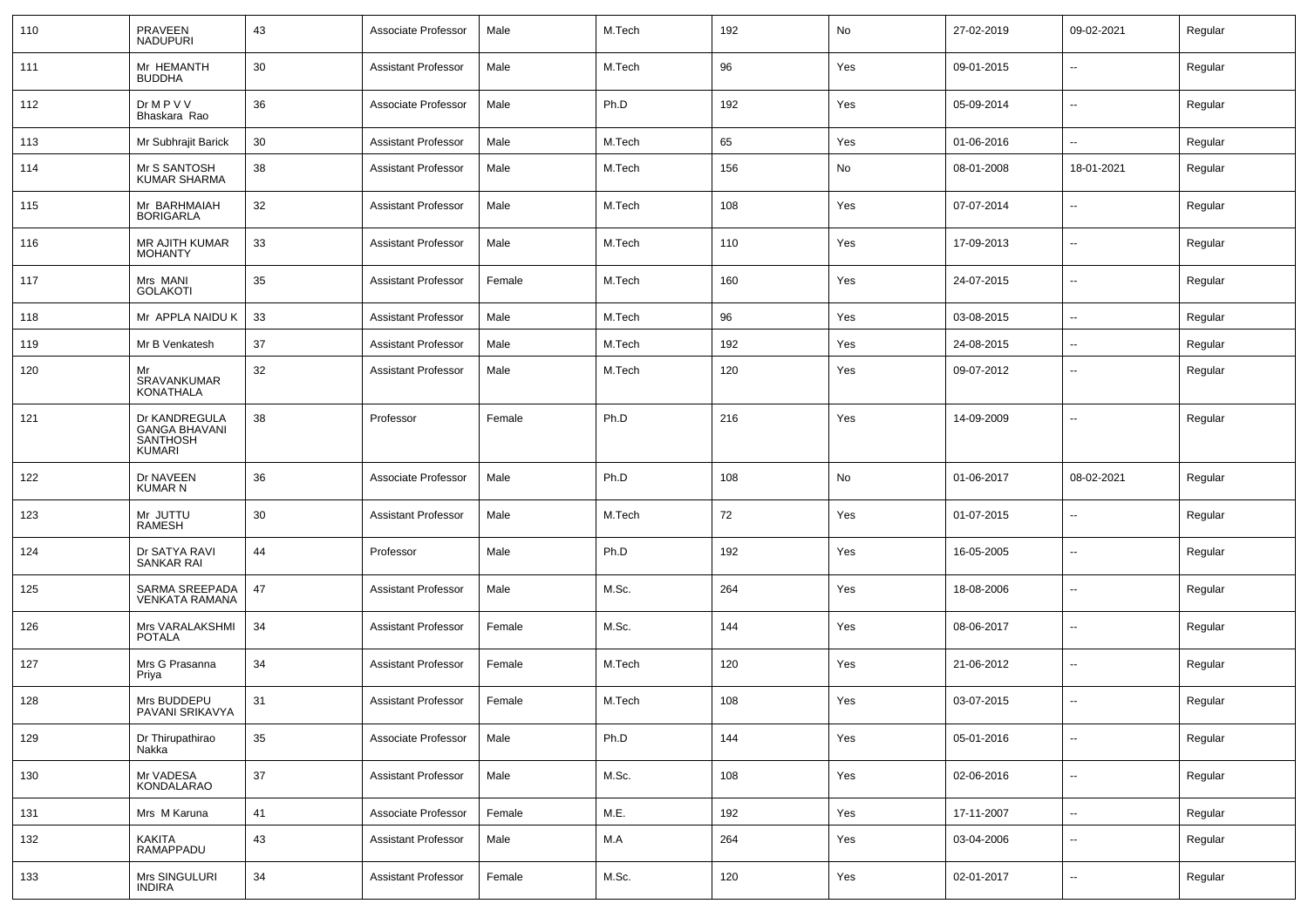| 134 | Mr NALINI<br><b>PUSARLA</b>                       | 33 | Assistant Professor        | Female | M.Tech | 120 | Yes | 15-12-2016 | $\overline{\phantom{a}}$ | Regular |
|-----|---------------------------------------------------|----|----------------------------|--------|--------|-----|-----|------------|--------------------------|---------|
| 135 | <b>MR NEKKALA</b><br>GANESH                       | 29 | Assistant Professor        | Male   | M.Tech | 60  | Yes | 12-10-2016 | $\sim$                   | Regular |
| 136 | Mrs ARSHINI<br><b>GUBBALA</b>                     | 34 | Assistant Professor        | Female | M.Tech | 45  | Yes | 28-02-2018 | $\sim$                   | Regular |
| 137 | Dr RAMBABU<br>SARIMALLA                           | 38 | Associate Professor        | Male   | Ph.D   | 108 | Yes | 15-11-2017 | $\sim$                   | Regular |
| 138 | Dr Gummadi<br>Venkata Rao                         | 48 | Professor                  | Male   | Ph.D   | 264 | No  | 22-09-2017 | 24-08-2021               | Regular |
| 139 | Ms SATYA VENI<br><b>ANKAM REDDI</b>               | 29 | Assistant Professor        | Female | M.Tech | 60  | Yes | 19-11-2016 | $\overline{\phantom{a}}$ | Regular |
| 140 | Mr RUDRABHI<br>RAMU ROKKALA                       | 43 | Associate Professor        | Male   | M.Tech | 252 | Yes | 05-09-2007 | $\sim$                   | Regular |
| 141 | Ms SRI LAKSHMI<br>RAMYA ATHOTA                    | 30 | Assistant Professor        | Female | M.Tech | 72  | Yes | 13-11-2015 | $\sim$                   | Regular |
| 142 | Mr VENKATA<br>RAMANA<br>SAVADANA                  | 46 | Associate Professor        | Male   | M.Tech | 252 | Yes | 09-01-2014 | $\mathbf{u}$             | Regular |
| 143 | Mr Ramesh Kumar<br>Patro                          | 30 | <b>Assistant Professor</b> | Male   | M.E.   | 110 | No  | 27-02-2015 | 14-04-2021               | Regular |
| 144 | Mr Reddy<br><b>SRINIVASA</b><br><b>CHINIPILLI</b> | 36 | <b>Assistant Professor</b> | Male   | M.Tech | 120 | Yes | 12-07-2012 | $\overline{\phantom{a}}$ | Regular |
| 145 | Mr GILL SANTOSH<br><b>KUMAR</b>                   | 31 | <b>Assistant Professor</b> | Male   | M.Tech | 90  | Yes | 08-01-2015 | $\mathbf{u}$             | Regular |
| 146 | Mrs ASAKAPALLI<br>ARUNA                           | 42 | <b>Assistant Professor</b> | Female | M.A    | 108 | Yes | 27-06-2016 | $\sim$                   | Regular |
| 147 | <b>MS ASMITA RAY</b>                              | 38 | <b>Assistant Professor</b> | Female | M.Tech | 72  | No  | 01-12-2016 | 03-10-2020               | Regular |
| 148 | Mr SRINIVAS<br>KARRI                              | 30 | <b>Assistant Professor</b> | Male   | M.E.   | 99  | Yes | 10-08-2015 | $\sim$                   | Regular |
| 149 | Mr B Jayaprakash                                  | 31 | <b>Assistant Professor</b> | Male   | M.Tech | 96  | Yes | 01-08-2015 | $\sim$                   | Regular |
| 150 | Mrs SIREESHA<br><b>PILLA</b>                      | 31 | Assistant Professor        | Female | M.Tech | 72  | Yes | 10-01-2014 | $\sim$                   | Regular |
| 151 | Dr KORRAI<br><b>SIRISHA</b>                       | 32 | Associate Professor        | Female | Ph.D   | 108 | Yes | 09-08-2012 | $\sim$                   | Regular |
| 152 | Mrs VASAMSETTY<br>NAGASUDHA                       | 32 | <b>Assistant Professor</b> | Female | M.Tech | 86  | Yes | 20-11-2016 | $\mathbf{u}$             | Regular |
| 153 | Mr P Tirumala Rao                                 | 37 | Associate Professor        | Male   | M.Tech | 156 | Yes | 04-12-2008 | $\sim$                   | Regular |
| 154 | Dr K Madhusudhana<br>Rao                          | 45 | Professor                  | Male   | Ph.D   | 252 | Yes | 20-10-2003 | $\sim$                   | Regular |
| 155 | Mr SOMI NAIDU<br>BALIREDDY                        | 37 | <b>Assistant Professor</b> | Male   | M.Tech | 160 | Yes | 01-08-2015 | $\sim$                   | Regular |
| 156 | Mrs BANKURU<br>SONIA                              | 30 | <b>Assistant Professor</b> | Female | M.E.   | 84  | Yes | 01-07-2015 | $\sim$                   | Regular |
| 157 | Mr HARI KISHAN<br>AYYAPUREDDY                     | 31 | <b>Assistant Professor</b> | Male   | M.Tech | 96  | Yes | 07-10-2013 | $\sim$                   | Regular |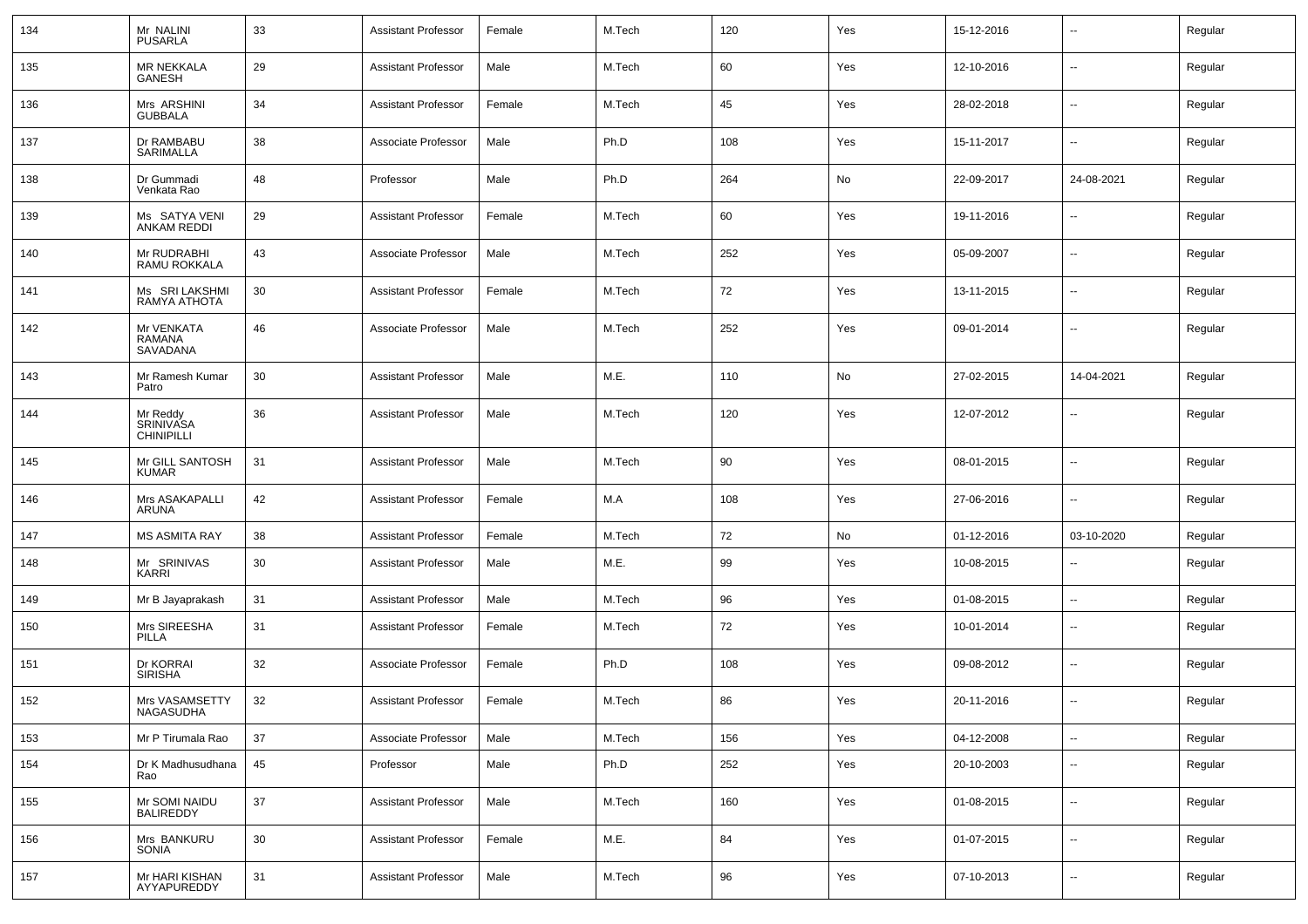| 158 | Dr SEELAM<br>SUNITHA DEVI       | 44 | Professor                  | Female | Ph.D   | 260 | Yes | 02-08-2012 | $\overline{\phantom{a}}$ | Regular |
|-----|---------------------------------|----|----------------------------|--------|--------|-----|-----|------------|--------------------------|---------|
| 159 | Dr PRASADARAO<br><b>BOBBILI</b> | 38 | Associate Professor        | Male   | Ph.D   | 144 | Yes | 09-06-2016 | $\sim$                   | Regular |
| 160 | <b>MS K PRAMEELA</b>            | 29 | <b>Assistant Professor</b> | Female | M.Tech | 54  | Yes | 09-08-2017 | ⊷.                       | Regular |
| 161 | Mr ALLAM<br><b>VENKATESH</b>    | 29 | <b>Assistant Professor</b> | Male   | M.Tech | 48  | Yes | 16-08-2017 | --                       | Regular |
| 162 | Dr E Laxmi Iydia                | 42 | Professor                  | Female | Ph.D   | 216 | Yes | 08-07-2015 | $\sim$                   | Regular |
| 163 | P Kalyan<br>Chakravarthy        | 33 | <b>Assistant Professor</b> | Male   | M.Tech | 123 | No  | 25-08-2018 | 09-10-2021               | Regular |
| 164 | Vimala S                        | 31 | <b>Assistant Professor</b> | Female | M.Tech | 76  | Yes | 02-06-2018 | $\overline{\phantom{a}}$ | Regular |
| 165 | Dr NEELIMA<br><b>GULLIPALLI</b> | 35 | Associate Professor        | Female | Ph.D   | 169 | Yes | 02-11-2018 | $\overline{\phantom{a}}$ | Regular |
| 166 | Mr G Viswanath                  | 31 | <b>Assistant Professor</b> | Male   | M.S    | 78  | Yes | 26-11-2018 | --                       | Regular |
| 167 | K JITENDRA SAI                  | 28 | <b>Assistant Professor</b> | Male   | M.S    | 43  | No  | 22-04-2019 | 04-08-2020               | Regular |
| 168 | Mrs B VASANTHA<br>RANI          | 30 | <b>Assistant Professor</b> | Female | M.Tech | 38  | Yes | 04-12-2018 | $\overline{\phantom{a}}$ | Regular |
| 169 | Mrs Ch Anusha                   | 28 | <b>Assistant Professor</b> | Female | M.Tech | 32  | Yes | 07-06-2019 | $\overline{\phantom{a}}$ | Regular |
| 170 | Mrs SAI SARANYA<br>KANNEDHARI   | 28 | <b>Assistant Professor</b> | Female | M.Tech | 27  | No  | 11-07-2019 | 25-07-2021               | Regular |
| 171 | A Priyanka Devi                 | 30 | <b>Assistant Professor</b> | Female | M.Tech | 26  | Yes | 12-08-2019 | ⊷.                       | Regular |
| 172 | <b>B</b> Sunayana               | 30 | <b>Assistant Professor</b> | Female | M.Tech | 31  | Yes | 12-11-2019 | --                       | Regular |
| 173 | Dr B Prasad                     | 43 | Professor                  | Male   | Ph.D   | 264 | Yes | 09-11-2002 | $\overline{\phantom{a}}$ | Regular |
| 174 | Mr M Padmakar                   | 33 | <b>Assistant Professor</b> | Male   | M.Tech | 108 | Yes | 14-06-2013 | $\overline{\phantom{a}}$ | Regular |
| 175 | K S Eswara Sanyasi<br>Rao       | 32 | <b>Assistant Professor</b> | Male   | M.Tech | 84  | No  | 05-12-2018 | 25-02-2021               | Regular |
| 176 | Mr P Rakesh                     | 27 | <b>Assistant Professor</b> | Male   | M.Tech | 31  | No  | 08-04-2019 | 25-02-2021               | Regular |
| 177 | Mr NITISH SIRIKI                | 26 | <b>Assistant Professor</b> | Male   | M.Tech | 31  | Yes | 11-07-2019 | $\overline{\phantom{a}}$ | Regular |
| 178 | Mrs Gedela Indira<br>Devi       | 33 | <b>Assistant Professor</b> | Female | M.Tech | 108 | Yes | 01-06-2018 | $\sim$                   | Regular |
| 179 | Mr V Appala Raju                | 31 | <b>Assistant Professor</b> | Male   | M.Tech | 84  | Yes | 31-05-2018 | -−                       | Regular |
| 180 | Mr PARTHA<br>SARADHI GOKEDA     | 37 | <b>Assistant Professor</b> | Male   | M.Tech | 144 | No  | 15-10-2019 | 16-10-2019               | Regular |
| 181 | Mr P Sai Kiran                  | 26 | <b>Assistant Professor</b> | Male   | M.Tech | 27  | No  | 07-11-2019 | 31-12-2020               | Regular |
| 182 | Mr P Shiva Kumar                | 25 | <b>Assistant Professor</b> | Male   | M.Tech | 25  | Yes | 12-11-2019 | $\overline{\phantom{a}}$ | Regular |
| 183 | Mr Shaik Lal<br>Mohiddin        | 26 | Assistant Professor        | Male   | M.Tech | 24  | Yes | 10-10-2019 | $\sim$                   | Regular |
| 184 | Dr T V<br>Madhusudhana Rao      | 47 | Professor                  | Male   | Ph.D   | 239 | Yes | 09-08-2017 | $\overline{\phantom{a}}$ | Regular |
| 185 | Dr K Venkata Rao                | 49 | Professor                  | Male   | Ph.D   | 312 | No  | 02-10-2011 | 18-01-2022               | Regular |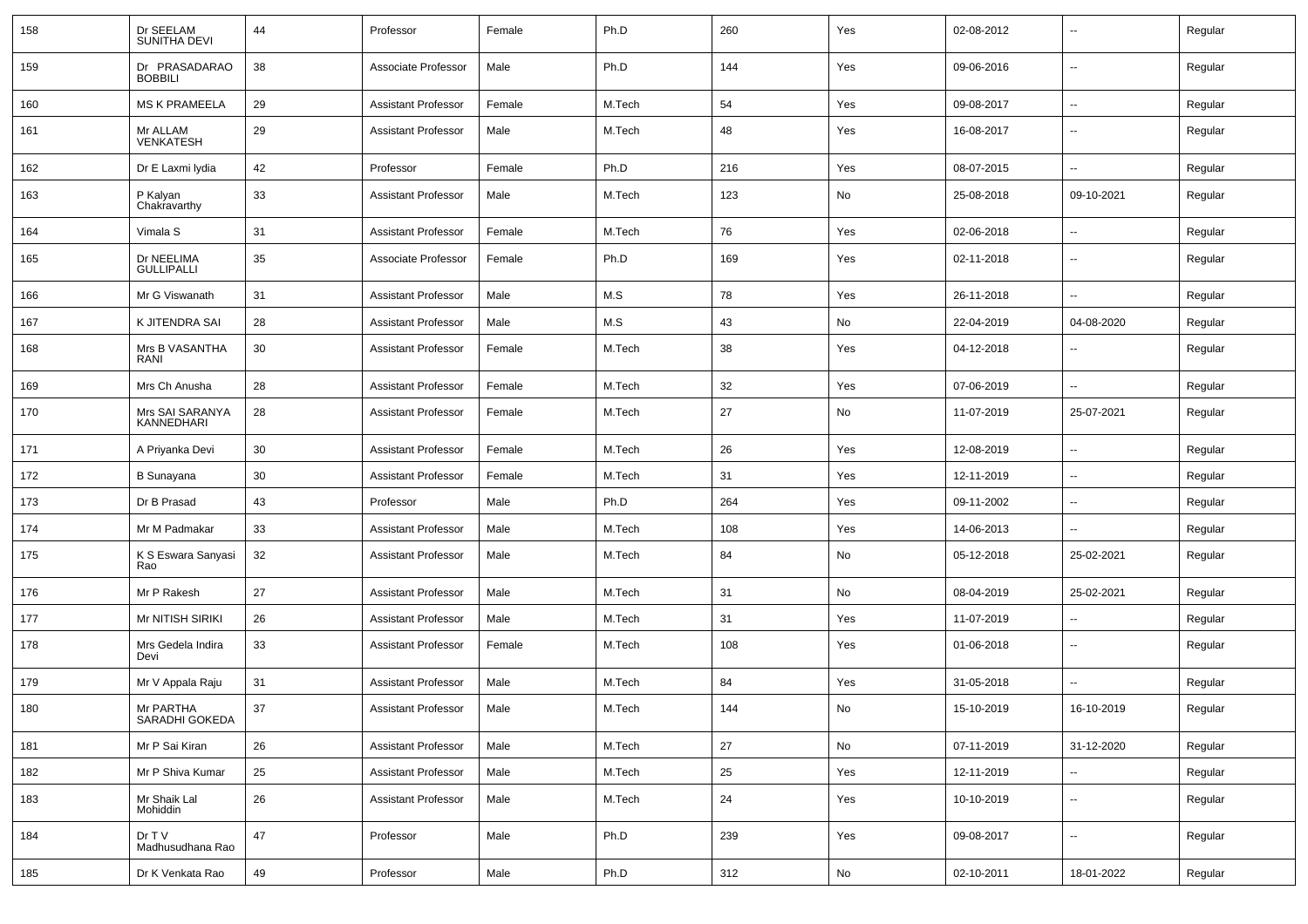| 186 | Mr PRAVEEN<br><b>PINJALA</b>                        | 44     | Associate Professor        | Male   | M.Tech     | 272    | Yes | 03-12-2018 | $\mathbf{u}$             | Regular |
|-----|-----------------------------------------------------|--------|----------------------------|--------|------------|--------|-----|------------|--------------------------|---------|
| 187 | K Leela Prasad                                      | 29     | <b>Assistant Professor</b> | Male   | M.Tech     | 93     | No  | 11-09-2015 | 09-10-2021               | Regular |
| 188 | Mrs VENKATA<br>BHARGAVI<br>CHERUKUMALLI             | 32     | Assistant Professor        | Female | M.Tech     | 84     | Yes | 26-11-2018 | --                       | Regular |
| 189 | Mrs Hima Bindu<br>Gogineni                          | 35     | <b>Assistant Professor</b> | Female | M.Tech     | 125    | Yes | 24-05-2018 | $\sim$                   | Regular |
| 190 | Dr T Archana<br>acharya                             | 46     | Associate Professor        | Female | Ph.D       | 91     | Yes | 30-06-2015 | $\sim$                   | Regular |
| 191 | Dr LOKIREDDI<br><b>VENKATA GOPALA</b><br><b>RAO</b> | 48     | Professor                  | Male   | Ph.D       | 258    | Yes | 05-06-2017 | $\sim$                   | Regular |
| 192 | Ms N Kanaka<br>Mahalakshmi                          | 27     | <b>Assistant Professor</b> | Female | <b>MBA</b> | 28     | Yes | 03-07-2019 | $\sim$                   | Regular |
| 193 | Dr SATEESH<br><b>BANDARU</b>                        | 48     | Professor                  | Male   | Ph.D       | 276    | Yes | 22-11-2014 | $\mathbf{u}$             | Regular |
| 194 | Dr KANDREGULA<br>SEETA<br>RAGHURAM                  | 54     | Professor                  | Male   | Ph.D       | 240    | Yes | 23-06-2012 | $\mathbf{u}$             | Regular |
| 195 | Mr RAJESH<br><b>TANNA</b>                           | 33     | <b>Assistant Professor</b> | Male   | M.Tech     | 84     | Yes | 07-11-2015 | $\overline{\phantom{a}}$ | Regular |
| 196 | Dr PUDI SEKHAR                                      | 35     | Associate Professor        | Male   | Ph.D       | 132    | Yes | 06-01-2016 | $\mathbf{u}$             | Regular |
| 197 | Mr NAGUBOINA<br><b>VINAY KUMAR</b>                  | 26     | <b>Assistant Professor</b> | Male   | M.Tech     | 36     | Yes | 25-07-2018 | $\overline{\phantom{a}}$ | Regular |
| 198 | Miss YARNAGULA<br><b>SWATHI</b>                     | 30     | <b>Assistant Professor</b> | Female | M.Tech     | 72     | Yes | 23-01-2019 | $\mathbf{u}$             | Regular |
| 199 | Dr PATTISAPU S N<br><b>MURTY</b>                    | 50     | Professor                  | Male   | Ph.D       | 330    | Yes | 30-05-2019 | $\mathbf{u}$             | Regular |
| 200 | Dr AGGALA<br>NAGAJYOTHI                             | 39     | Professor                  | Female | Ph.D       | 147    | Yes | 06-01-2014 | $\mathbf{u}$             | Regular |
| 201 | Dr SRINIVASANAIK<br>KETHAVATHU                      | 37     | Professor                  | Male   | Ph.D       | 144    | Yes | 06-07-2015 | $\mathbf{u}$             | Regular |
| 202 | Mrs PEDDINTI<br><b>HARISHA</b>                      | 29     | <b>Assistant Professor</b> | Female | M.Tech     | 39     | Yes | 13-08-2018 | $\mathbf{u}$             | Regular |
| 203 | Dr V S V<br>Satyanarayana                           | 49     | Professor                  | Male   | Ph.D       | 310    | Yes | 25-10-2005 | $\mathbf{u}$             | Regular |
| 204 | DR GIRISH<br>EKNATH<br>BHIOGADE                     | 37     | Associate Professor        | Male   | Ph.D       | 108    | Yes | 25-11-2019 |                          | Regular |
| 205 | Mr ASIT KUMAR<br><b>MEHER</b>                       | 27     | <b>Assistant Professor</b> | Male   | M.Tech     | $30\,$ | Yes | 05-07-2019 | ÷.                       | Regular |
| 206 | MR G SIVA<br>PRASAD                                 | 44     | <b>Assistant Professor</b> | Male   | M.Tech     | 246    | No  | 10-06-2019 | 21-12-2020               | Regular |
| 207 | Mr TARANI KANTH<br>KAMMA                            | $35\,$ | <b>Assistant Professor</b> | Male   | M.Tech     | 120    | Yes | 04-09-2018 | $\mathbf{r}$             | Regular |
| 208 | Mr GORUSU<br>SRINIVASA REDDY                        | 28     | <b>Assistant Professor</b> | Male   | M.Tech     | 24     | Yes | 24-07-2019 | $\overline{\phantom{a}}$ | Regular |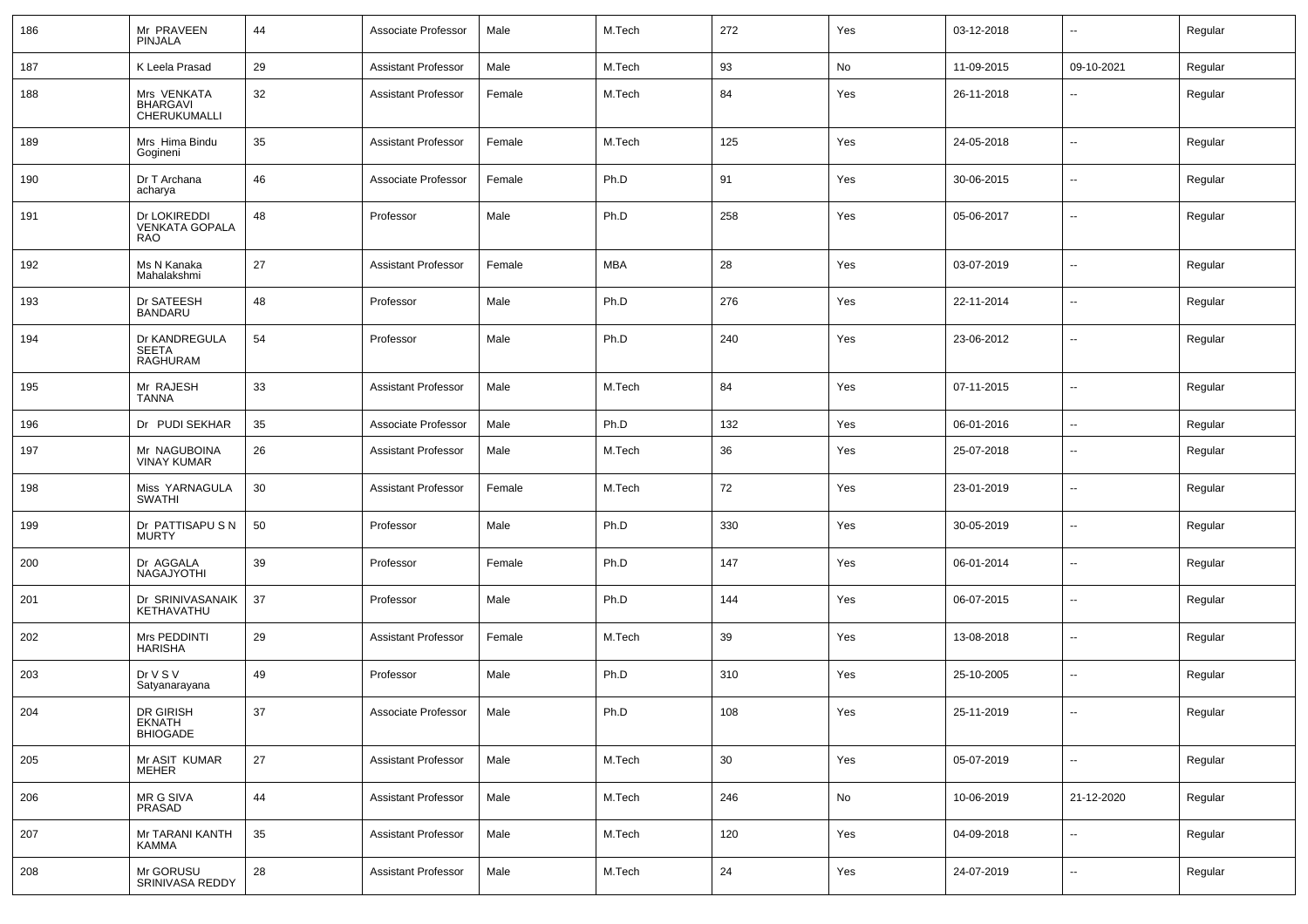| 209 | Dr RAMU<br>SRIKAKULAPU                   | 33 | Associate Professor        | Male                           | Ph.D   | 84  | Yes | 29-07-2019 | $\overline{\phantom{a}}$ | Regular |
|-----|------------------------------------------|----|----------------------------|--------------------------------|--------|-----|-----|------------|--------------------------|---------|
| 210 | Mr V<br>SATHYANARAYAN<br>A ATHMURI       | 32 | <b>Assistant Professor</b> | Male                           | M.Tech | 48  | Yes | 29-07-2019 | $\mathbf{u}$             | Regular |
| 211 | Mrs SNEHA<br><b>PONNADA</b>              | 32 | <b>Assistant Professor</b> | Female                         | M.Tech | 49  | Yes | 08-11-2019 | $\overline{\phantom{a}}$ | Regular |
| 212 | <b>MR ANKANI SUNIL</b><br>VARMA          | 28 | <b>Assistant Professor</b> | Male                           | M.Tech | 35  | Yes | 11-11-2019 | $\sim$                   | Regular |
| 213 | Mrs BHARANI<br><b>BANDI</b>              | 35 | <b>Assistant Professor</b> | Female                         | M.Tech | 28  | Yes | 29-04-2013 | $\overline{\phantom{a}}$ | Regular |
| 214 | Dr DODDI<br><b>MRUDULA DEVI</b>          | 51 | Professor                  | Female                         | Ph.D   | 200 | Yes | 23-11-2018 | $\sim$                   | Regular |
| 215 | Dr MANEPALLI<br>RAVEENDRA                | 36 | Associate Professor        | Male                           | Ph.D   | 78  | Yes | 28-05-2018 | $\sim$                   | Regular |
| 216 | Dr KUMAR<br>SANTHOSH ALLA                | 38 | Associate Professor        | Male                           | Ph.D   | 84  | Yes | 23-05-2018 | $\mathbf{u}$             | Regular |
| 217 | Dr J V S K<br>Vasantha Kalyani           | 44 | Professor                  | Female                         | Ph.D   | 228 | No  | 18-06-2018 | 22-03-2021               | Regular |
| 218 | Dr LAKSHMI<br>SOUJANYA<br><b>MOGANTI</b> | 32 | Associate Professor        | Male                           | Ph.D   | 72  | Yes | 09-07-2018 | $\overline{\phantom{a}}$ | Regular |
| 219 | Dr VIJAYA<br>PRASAMSA<br><b>MADDALA</b>  | 39 | Professor                  | Female                         | Ph.D   | 216 | Yes | 24-05-2018 | $\mathbf{u}$             | Regular |
| 220 | Mrs Padmaja Rani<br>Behara               | 47 | Associate Professor        | Female                         | M.A    | 252 | Yes | 11-06-2018 | $\overline{\phantom{a}}$ | Regular |
| 221 | Dr V Sree Ramani                         | 41 | Professor                  | Female                         | Ph.D   | 204 | No  | 01-03-2019 | 10-04-2021               | Regular |
| 222 | Mr B Rambabu                             | 44 | <b>Assistant Professor</b> | Male                           | M.Sc.  | 132 | Yes | 01-05-2019 |                          | Regular |
| 223 | Ms SORNAPUDI<br>SANTOSHI KUMARI          | 28 | <b>Assistant Professor</b> | Female                         | M.Sc.  | 36  | Yes | 01-11-2019 | $\sim$                   | Regular |
| 224 | Dr SOURAV ROY                            | 30 | Associate Professor        | Male                           | Ph.D   | 48  | Yes | 27-06-2019 | $\sim$                   | Regular |
| 225 | Dr Rohan Prasad                          | 37 | Associate Professor        | Male                           | Ph.D   | 56  | Yes | 16-07-2019 | $\sim$                   | Regular |
| 226 | Ms P Prathyusha                          | 26 | <b>Assistant Professor</b> | Female                         | M.Tech | 13  | No  | 01-11-2019 | 16-07-2020               | Regular |
| 227 | Mr KANCHARLA<br>PAVAN KUMAR              | 26 | <b>Assistant Professor</b> | Male                           | M.Tech | 24  | Yes | 19-11-2019 | $\overline{\phantom{a}}$ | Regular |
| 228 | Mrs VASAMSETTI<br>VENKATALAKSHMI         | 27 | Assistant Professor        | $\ensuremath{\mathsf{Female}}$ | M.Tech | 48  | Yes | 28-11-2019 | $\sim$                   | Regular |
| 229 | Dr R Hanumantha<br>Rao                   | 39 | Professor                  | Male                           | Ph.D   | 194 | Yes | 02-08-2012 | $\sim$                   | Regular |
| 230 | Mr MOSURI<br>SANTHOSH<br>KUMAR           | 30 | <b>Assistant Professor</b> | Male                           | M.Tech | 78  | Yes | 27-07-2018 | $\sim$                   | Regular |
| 231 | Mrs MADHURI<br><b>MAHANTY</b>            | 26 | <b>Assistant Professor</b> | Female                         | M.Tech | 36  | Yes | 15-06-2018 | $\sim$                   | Regular |
| 232 | YELAPU SRAVANI                           | 29 | <b>Assistant Professor</b> | Female                         | M.Tech | 58  | Yes | 20-06-2016 | $\sim$                   | Regular |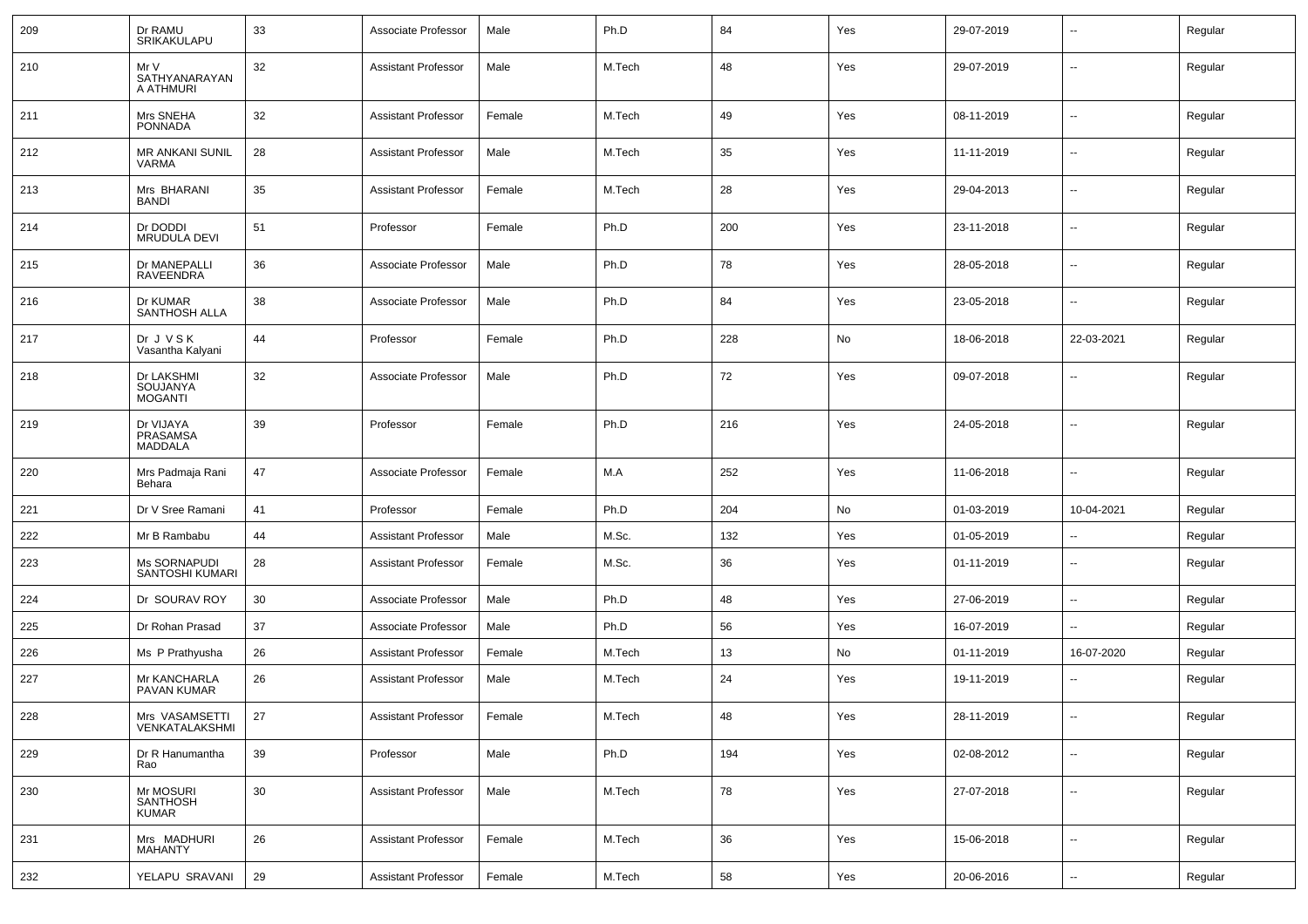| 233 | Mrs KANISETTY<br><b>SWATHI</b>                    | 28 | <b>Assistant Professor</b> | Female | M.Tech     | 51  | Yes | 13-08-2018 | $\overline{\phantom{a}}$ | Regular |
|-----|---------------------------------------------------|----|----------------------------|--------|------------|-----|-----|------------|--------------------------|---------|
| 234 | Mr P Dilleswara Rao                               | 31 | <b>Assistant Professor</b> | Male   | M.Tech     | 88  | Yes | 23-07-2014 | $\sim$                   | Regular |
| 235 | Mr KHANDAL<br>PRASAD                              | 51 | <b>Assistant Professor</b> | Male   | M.A        | 252 | Yes | 02-11-2018 | $\overline{\phantom{a}}$ | Regular |
| 236 | Mr Rajesh<br>Nagawade D                           | 49 | <b>Assistant Professor</b> | Male   | <b>MBA</b> | 36  | No  | 15-10-2018 | 25-03-2021               | Regular |
| 237 | Mr<br><b>HANUMANTHARAO</b><br><b>DUDDE</b>        | 45 | <b>Assistant Professor</b> | Male   | <b>MBA</b> | 132 | Yes | 20-11-2018 | --                       | Regular |
| 238 | Ms<br>SRIMATHTIRUMAL<br>APENDINTI SATYA<br>SRI    | 43 | <b>Assistant Professor</b> | Female | M.Sc.      | 252 | Yes | 01-01-2019 | $\overline{\phantom{a}}$ | Regular |
| 239 | <b>MS VENKATA</b><br>SUBBA LAKSHMI<br><b>TATA</b> | 48 | <b>Assistant Professor</b> | Female | <b>MBA</b> | 60  | Yes | 01-01-2019 | --                       | Regular |
| 240 | <b>MS POOJA</b><br>PRASAD                         | 38 | <b>Assistant Professor</b> | Female | M.A        | 108 | No  | 02-02-2019 | 16-11-2020               | Regular |
| 241 | Mr A Maheswara<br>Rao                             | 29 | <b>Assistant Professor</b> | Male   | M.Tech     | 60  | Yes | 13-11-2019 | $\overline{\phantom{a}}$ | Regular |
| 242 | Dr G Yoganjaneyulu                                | 30 | Associate Professor        | Male   | Ph.D       | 48  | Yes | 28-11-2019 | $\overline{\phantom{a}}$ | Regular |
| 243 | MRS BODDU<br><b>BHARATHI</b>                      | 32 | <b>Assistant Professor</b> | Female | M.Tech     | 96  | Yes | 02-07-2018 | --                       | Regular |
| 244 | NEDUNURI NAGA<br>ANUSHA                           | 31 | <b>Assistant Professor</b> | Female | <b>MBA</b> | 84  | Yes | 10-03-2015 | --                       | Regular |
| 245 | P NAGENDRA<br>PRASAD                              | 38 | <b>Assistant Professor</b> | Male   | <b>MCA</b> | 96  | No  | 12-07-2018 | 30-06-2021               | Regular |
| 246 | Mr S V Raj Tilak                                  | 33 | <b>Assistant Professor</b> | Male   | M.Tech     | 33  | Yes | 15-04-2019 | --                       | Regular |
| 247 | Mr K VINAY KUMAR                                  | 33 | <b>Assistant Professor</b> | Male   | M.Tech     | 33  | Yes | 15-04-2019 | $\mathbf{u}$             | Regular |
| 248 | Dr Hemanta Kumar<br>Sahu                          | 38 | Associate Professor        | Male   | Ph.D       | 110 | Yes | 02-12-2019 | $\sim$                   | Regular |
| 249 | Dr KASI MURALI<br><b>KRISHNA</b>                  | 50 | Professor                  | Male   | Ph.D       | 294 | Yes | 27-01-2020 | $\sim$                   | Regular |
| 250 | Mrs NATARAJAN<br><b>BHUVANESWARI</b>              | 36 | <b>Assistant Professor</b> | Female | M.Tech     | 156 | No  | 16-03-2019 | 02-02-2021               | Regular |
| 251 | Ms UMA<br><b>DWARAPUREDDY</b>                     | 26 | <b>Assistant Professor</b> | Female | M.Tech     | 29  | Yes | 20-08-2019 | $\mathbf{u}$             | Regular |
| 252 | Ms NEHA SHARMA                                    | 24 | <b>Assistant Professor</b> | Female | M.Tech     | 13  | Yes | 29-12-2020 | $\sim$                   | Regular |
| 253 | Mr Betha Ganesh<br>manikanta Swamiji              | 29 | Assistant Professor        | Male   | M.Tech     | 13  | Yes | 28-12-2020 | $\overline{\phantom{a}}$ | Regular |
| 254 | Mr KANDREGULA<br>KISHORE LALITH                   | 24 | <b>Assistant Professor</b> | Male   | M.Tech     | 13  | Yes | 30-12-2020 | $\overline{\phantom{a}}$ | Regular |
| 255 | Ms PECHETTI<br><b>PRIYANKA</b>                    | 25 | <b>Assistant Professor</b> | Female | M.Tech     | 13  | Yes | 29-12-2020 | $\overline{\phantom{a}}$ | Regular |
| 256 | Mr DEVARA<br>HEPSIBHA                             | 25 | <b>Assistant Professor</b> | Female | M.Tech     | 13  | Yes | 28-12-2020 | --                       | Regular |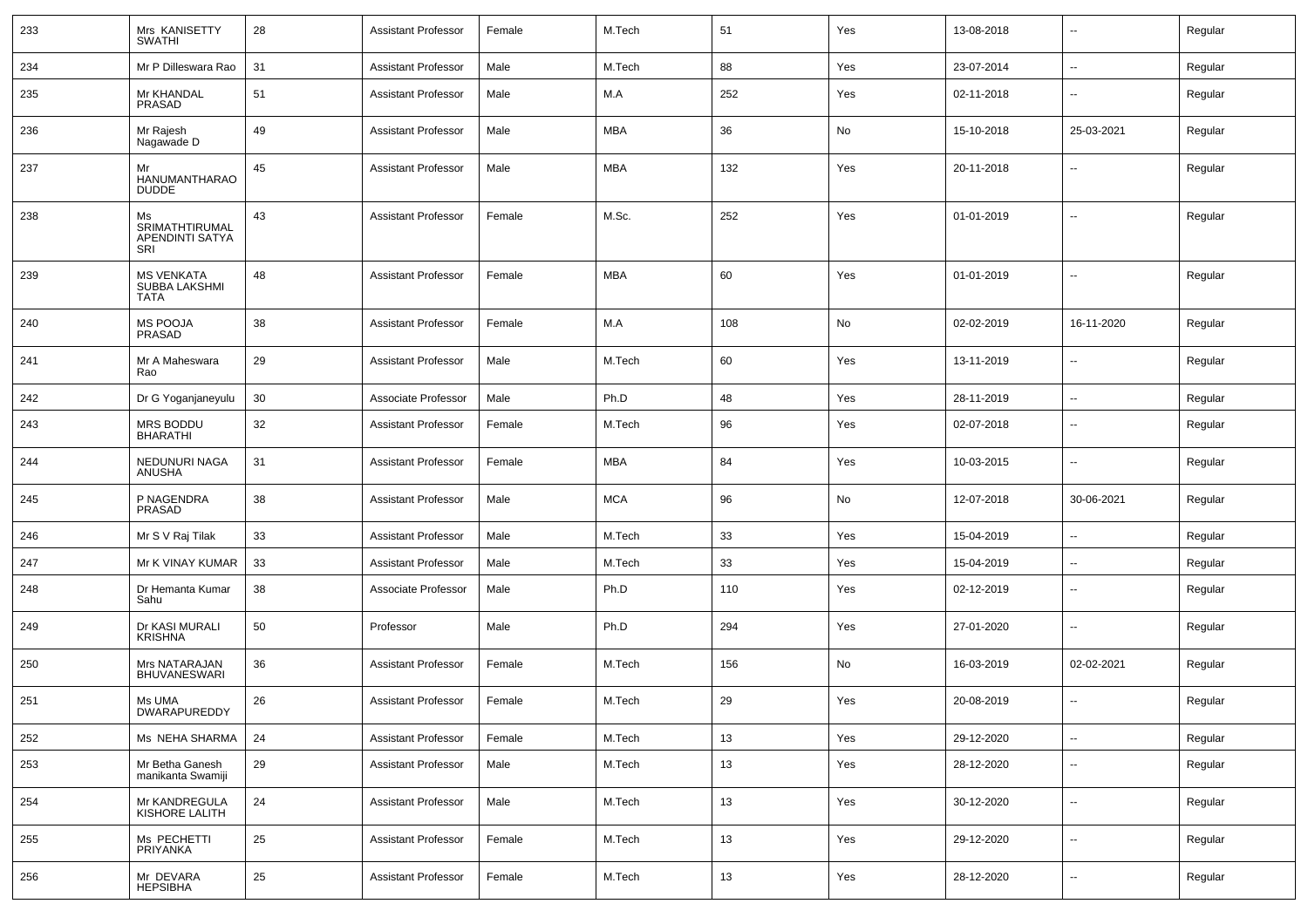| 257 | Ms TSAPA<br>HEPHZIBAH            | 25 | <b>Assistant Professor</b> | Female | M.Tech     | 13  | Yes | 30-12-2020 |                          | Regular |
|-----|----------------------------------|----|----------------------------|--------|------------|-----|-----|------------|--------------------------|---------|
| 258 | Ms PULAGAM<br>ANJALIREDDY        | 25 | <b>Assistant Professor</b> | Female | M.Tech     | 13  | Yes | 28-12-2020 | --                       | Regular |
| 259 | Acharya Santosh<br>Sai Kumar     | 25 | <b>Assistant Professor</b> | Male   | M.Tech     | 13  | Yes | 29-12-2020 | Ξ.                       | Regular |
| 260 | Ms VEMULAKONDA<br>LAKSHMI VIJAYA | 25 | <b>Assistant Professor</b> | Female | M.Tech     | 13  | Yes | 30-12-2020 | --                       | Regular |
| 261 | Rama Lakshmi<br>Neelamraju       | 25 | <b>Assistant Professor</b> | Female | M.Tech     | 13  | Yes | 31-12-2020 | Ξ.                       | Regular |
| 262 | Dr MADISA V G<br>VARAPRASAD      | 31 | Associate Professor        | Male   | Ph.D       | 72  | Yes | 25-01-2020 | --                       | Regular |
| 263 | Mrs SUNEETHA<br><b>THENTU</b>    | 30 | <b>Assistant Professor</b> | Female | M.Tech     | 84  | Yes | 31-10-2014 | Ξ.                       | Regular |
| 264 | Mr KATHI<br>AVINASH              | 30 | <b>Assistant Professor</b> | Male   | M.Tech     | 24  | Yes | 20-01-2020 | --                       | Regular |
| 265 | Mr NAVEEN<br>YARRAGUNTLA         | 26 | <b>Assistant Professor</b> | Male   | M.Tech     | 48  | Yes | 16-08-2017 | Ξ.                       | Regular |
| 266 | <b>BOKAM POORNA</b>              | 27 | <b>Assistant Professor</b> | Female | M.Tech     | 24  | Yes | 15-11-2019 | --                       | Regular |
| 267 | Mr Singampalli<br>Surva Kiran    | 27 | <b>Assistant Professor</b> | Male   | M.Tech     | 24  | Yes | 15-11-2019 | Ξ.                       | Regular |
| 268 | Ms M Soundarya                   | 26 | <b>Assistant Professor</b> | Female | M.Tech     | 36  | Yes | 31-12-2019 | --                       | Regular |
| 269 | Ms HARINI<br>YADAMREDDY          | 34 | <b>Assistant Professor</b> | Female | M.Tech     | 48  | No  | 11-03-2020 | 02-02-2021               | Regular |
| 270 | Mr RAKESH<br><b>UPPULURI</b>     | 25 | <b>Assistant Professor</b> | Male   | <b>MBA</b> | 19  | Yes | 13-03-2020 | --                       | Regular |
| 271 | Mr RAVEENDRA<br><b>DODDI</b>     | 29 | <b>Assistant Professor</b> | Male   | M.Tech     | 48  | Yes | 27-03-2020 | --                       | Regular |
| 272 | Dr PRITAM HAIT                   | 30 | Associate Professor        | Male   | Ph.D       | 72  | Yes | 08-01-2020 | $\overline{\phantom{a}}$ | Regular |
| 273 | Dr SUDHIR<br><b>VUMMADISETTI</b> | 30 | <b>Assistant Professor</b> | Male   | M.E.       | 24  | Yes | 01-07-2020 | --                       | Regular |
| 274 | Mr CHUKKA<br>ATCHYUTH RAO        | 30 | <b>Assistant Professor</b> | Male   | M.Tech     | 72  | Yes | 25-07-2015 | --                       | Regular |
| 275 | Mr DHARANI<br><b>RAVULA</b>      | 33 | <b>Assistant Professor</b> | Male   | M.Tech     | 54  | Yes | 29-12-2016 | --                       | Regular |
| 276 | Mr GANGADHAR<br><b>BUDIKEDDI</b> | 40 | <b>Assistant Professor</b> | Male   | M.Tech     | 192 | Yes | 25-07-2020 | --                       | Regular |
| 277 | Ms NAINA<br>CHERUKURI            | 29 | <b>Assistant Professor</b> | Female | M.Tech     | 54  | Yes | 01-12-2016 | Ξ.                       | Regular |
| 278 | Ms DIVYA<br>NALAJALA             | 25 | <b>Assistant Professor</b> | Female | M.Tech     | 36  | Yes | 14-07-2018 | --                       | Regular |
| 279 | Mr SRI HARSHA<br>REDDY KOTA      | 36 | <b>Assistant Professor</b> | Male   | M.S        | 135 | No  | 21-09-2017 | 02-08-2021               | Regular |
| 280 | Dr KOYILADA<br><b>BENARJI</b>    | 31 | <b>Assistant Professor</b> | Male   | M.Tech     | 72  | Yes | 22-07-2015 | --                       | Regular |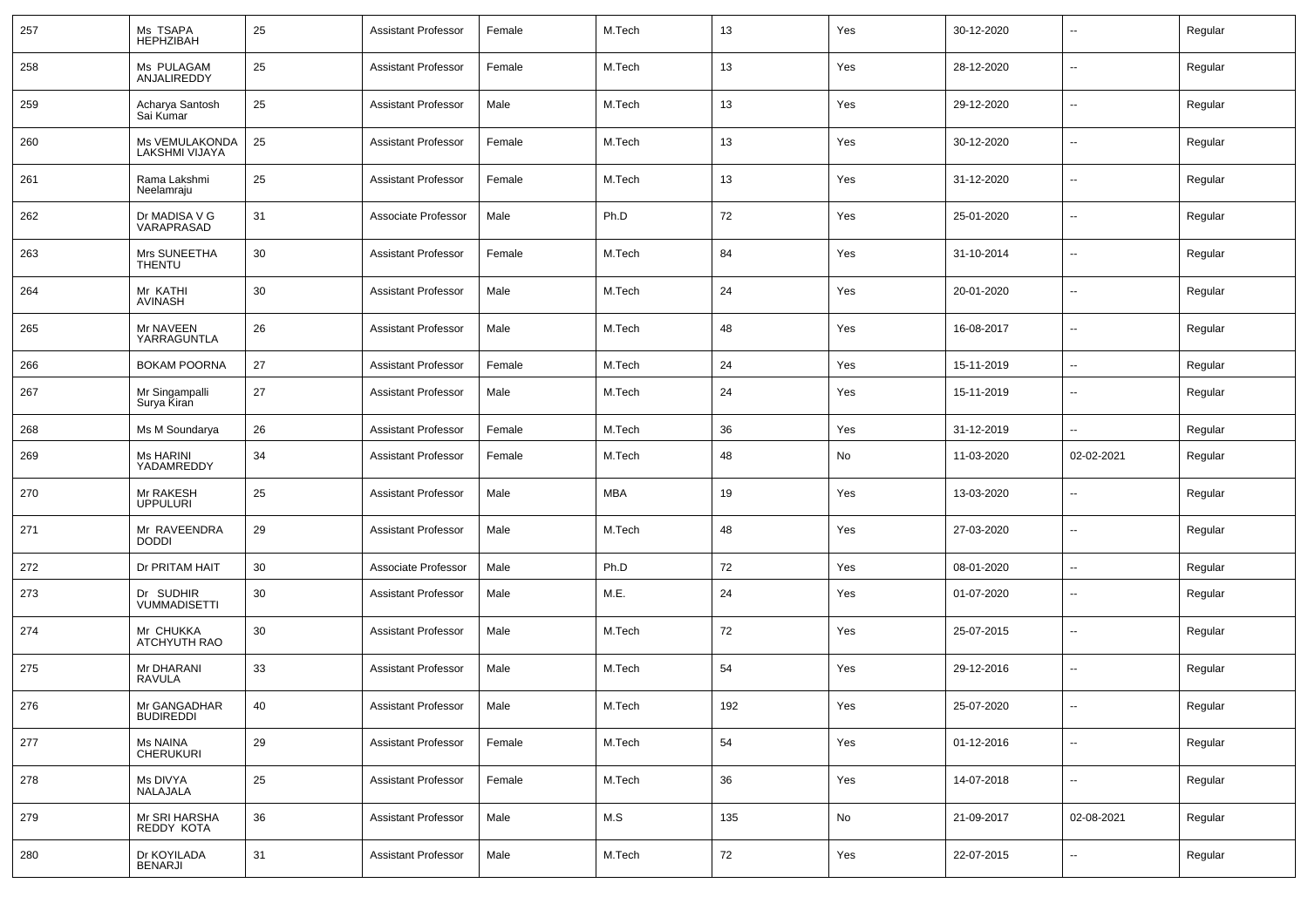| 281 | Dr NANDULA<br>VENKATA<br>SUBRMANANYA<br><b>SHANKAR</b> | 42 | Associate Professor        | Male   | Ph.D   | 146 | Yes | 12-03-2020 | $\overline{\phantom{a}}$ | Regular |
|-----|--------------------------------------------------------|----|----------------------------|--------|--------|-----|-----|------------|--------------------------|---------|
| 282 | PRATHA INDIRA<br>KUMARI                                | 45 | <b>Assistant Professor</b> | Female | M.Sc.  | 60  | Yes | 27-06-2016 | $\overline{\phantom{a}}$ | Regular |
| 283 | Mr GEMBALI<br><b>ESWARARAO</b>                         | 35 | <b>Assistant Professor</b> | Male   | M.Sc.  | 48  | Yes | 01-06-2017 | $\overline{a}$           | Regular |
| 284 | Mr SAMBHANA<br>VASUDEVARAO                             | 39 | <b>Assistant Professor</b> | Male   | M.A    | 72  | Yes | 01-04-2019 | --                       | Regular |
| 285 | Ms KEERTHANA<br><b>BODDURU</b>                         | 25 | <b>Assistant Professor</b> | Female | M.Tech | 24  | No  | 28-02-2020 | 25-08-2021               | Regular |
| 286 | A Reethika reddy                                       | 27 | Assistant Professor        | Female | M.Tech | 36  | Yes | 28-02-2020 |                          | Regular |
| 287 | Avantika Tiwari                                        | 28 | <b>Assistant Professor</b> | Female | M.Tech | 60  | No  | 28-02-2020 | 20-11-2021               | Regular |
| 288 | Ms APARNA<br><b>MUPPIDI</b>                            | 39 | Assistant Professor        | Female | M.Sc.  | 108 | Yes | 01-04-2019 | $\overline{\phantom{a}}$ | Regular |
| 289 | Mr M<br>VISWANADHAM                                    | 35 | Assistant Professor        | Female | M.Sc.  | 84  | Yes | 01-06-2017 | $\sim$                   | Regular |
| 290 | Ms P SAI MADHURI                                       | 25 | Assistant Professor        | Female | M.A    | 24  | Yes | 13-03-2020 | $\sim$                   | Regular |
| 291 | Ms PASEM<br><b>MANVITHA</b>                            | 24 | Assistant Professor        | Female | M.Sc.  | 24  | Yes | 02-01-2020 | --                       | Regular |
| 292 | Mr SINGAPAMU<br>YESUBABU                               | 35 | Assistant Professor        | Male   | M.A    | 72  | Yes | 10-01-2020 | --                       | Regular |
| 293 | Mr JWANESU<br>PESANAGANTI                              | 44 | Assistant Professor        | Male   | M.A    | 132 | Yes | 27-03-2019 | --                       | Regular |
| 294 | Mr SIVA<br><b>KALLEMPUDI</b>                           | 35 | Assistant Professor        | Male   | M.Tech | 132 | Yes | 05-04-2019 | --                       | Regular |
| 295 | Mr VENKATA<br>RAMANA RUTTALA                           | 45 | <b>Assistant Professor</b> | Male   | M.Sc.  | 252 | Yes | 01-01-2016 | --                       | Regular |
| 296 | <b>Ms MONIKA</b><br><b>CHINIPILLI REDDY</b>            | 35 | Assistant Professor        | Female | M.A    | 36  | No  | 26-06-2018 | 25-08-2021               | Regular |
| 297 | Ch Soundarya lahari                                    | 28 | Assistant Professor        | Female | M.Tech | 60  | Yes | 23-01-2021 | $\overline{\phantom{a}}$ | Regular |
| 298 | Y Sri Latha                                            | 37 | <b>Assistant Professor</b> | Female | M.Tech | 132 | Yes | 02-11-2020 | $\overline{\phantom{a}}$ | Regular |
| 299 | Dr R RAJENDRA<br>KUMAR                                 | 43 | Professor                  | Male   | Ph.D   | 252 | Yes | 02-12-2020 | $\overline{\phantom{a}}$ | Regular |
| 300 | Mr A Praveen<br>Kumar                                  | 27 | <b>Assistant Professor</b> | Male   | M.Tech | 36  | Yes | 23-01-2021 | $\overline{\phantom{a}}$ | Regular |
| 301 | N V IAKSHMI                                            | 30 | <b>Assistant Professor</b> | Female | M.Tech | 24  | Yes | 27-05-2020 | $\sim$                   | Regular |
| 302 | Dr P SANYASI RAO                                       | 37 | Associate Professor        | Male   | Ph.D   | 108 | Yes | 06-09-2016 | $\mathbf{u}$             | Regular |
| 303 | Mr SUGOOR<br>NAGAPPA                                   | 28 | <b>Assistant Professor</b> | Male   | M.Tech | 13  | Yes | 04-01-2021 | $\sim$                   | Regular |
| 304 | Mr P KONDALA<br>RAO                                    | 25 | <b>Assistant Professor</b> | Male   | M.Tech | 8   | Yes | 21-04-2021 | $\sim$                   | Regular |
| 305 | Mr S GANESH                                            | 28 | <b>Assistant Professor</b> | Male   | M.Tech | 8   | Yes | 21-06-2021 | $\sim$                   | Regular |
| 306 | Mr K AJAY                                              | 24 | <b>Assistant Professor</b> | Male   | M.Tech | 8   | Yes | 21-04-2021 | $\sim$                   | Regular |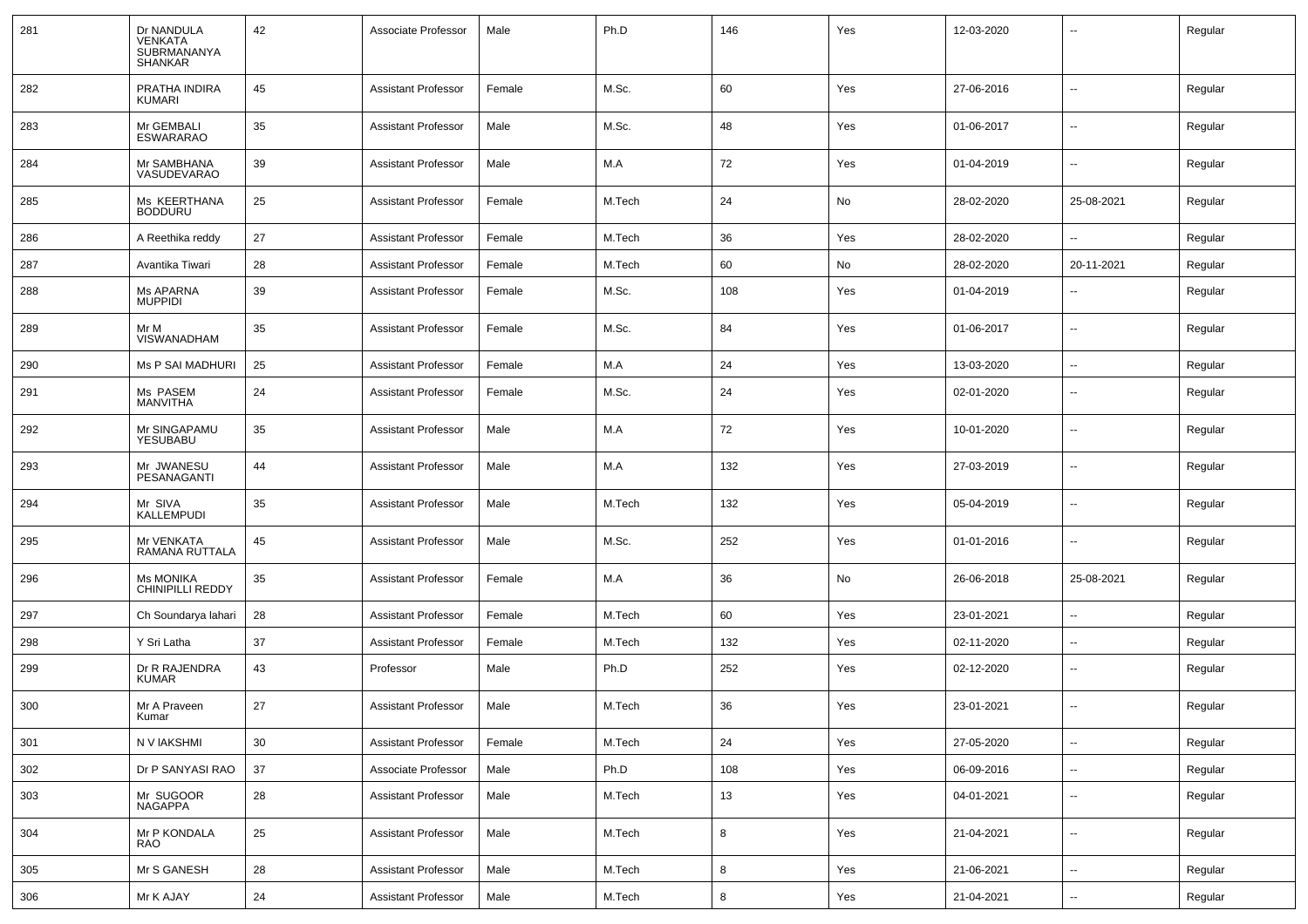| 307 | Mr BRAJESH<br><b>KUMAR</b>                    | 38 | <b>Assistant Professor</b> | Male   | M.S              | 74             | Yes | 21-08-2021 | $\overline{\phantom{a}}$ | Regular |
|-----|-----------------------------------------------|----|----------------------------|--------|------------------|----------------|-----|------------|--------------------------|---------|
| 308 | Dr SHAIK<br>MOHAMMADH ALI                     | 37 | Associate Professor        | Male   | Ph.D             | 72             | Yes | 23-08-2021 | $\sim$                   | Regular |
| 309 | Dr KULMANI<br><b>MEHER</b>                    | 32 | Associate Professor        | Male   | Ph.D             | 60             | Yes | 18-10-2021 | $\sim$                   | Regular |
| 310 | Dr V RANJITH<br><b>KUMAR</b>                  | 38 | Associate Professor        | Male   | Ph.D             | 72             | Yes | 21-10-2021 | $\sim$                   | Regular |
| 311 | Dr V RANJAN<br><b>GANGULY</b>                 | 41 | Associate Professor        | Male   | Ph.D             | 86             | Yes | 21-10-2021 | $\sim$                   | Regular |
| 312 | Mr MANDALIKA V S<br>N MURTHY                  | 33 | <b>Assistant Professor</b> | Male   | M.Tech           | 50             | Yes | 02-12-2021 | $\sim$                   | Regular |
| 313 | Dr JYOTI RANJAN<br><b>NAYAK</b>               | 35 | Associate Professor        | Male   | Ph.D             | 60             | Yes | 21-10-2021 | $\sim$                   | Regular |
| 314 | Dr RAMBABU<br><b>MOTAMARRI</b>                | 33 | Associate Professor        | Male   | Ph.D             | 50             | Yes | 21-10-2021 | $\sim$                   | Regular |
| 315 | Dr KASIMALA<br>VENKATANAGARA<br>JU            | 33 | Associate Professor        | Male   | Ph.D             | 52             | Yes | 25-10-2021 | $\mathbf{u}$             | Regular |
| 316 | Mr VSB<br><b>CHAITANYA</b><br><b>DUVVURY</b>  | 33 | Associate Professor        | Male   | M.Tech           | 50             | Yes | 30-12-2021 | --                       | Regular |
| 317 | Mr DASARI<br><b>MANIKANTA</b><br><b>SWAMY</b> | 27 | <b>Assistant Professor</b> | Male   | M.Tech           | 62             | Yes | 28-10-2021 | $\mathbf{u}$             | Regular |
| 318 | <b>Ms KARRI REVATHI</b>                       | 27 | <b>Assistant Professor</b> | Female | M.Tech           | 38             | Yes | 02-12-2021 | $\mathbf{u}$             | Regular |
| 319 | Mrs YEDURU<br>LALITHA                         | 24 | <b>Assistant Professor</b> | Female | M.Tech           | 36             | Yes | 25-10-2021 | $\overline{a}$           | Regular |
| 320 | KAKIRIGADDA<br>PRAKASHMERCY                   | 25 | <b>Assistant Professor</b> | Female | M.Tech           | 38             | Yes | 25-10-2021 | $\mathbf{u}$             | Regular |
| 321 | NEMALIKANTI<br>PRAVEEN KUMAR                  | 26 | <b>Assistant Professor</b> | Male   | M.Tech           | 40             | Yes | 06-12-2021 | $\overline{a}$           | Regular |
| 322 | <b>MS N SUBHASRI</b>                          | 24 | <b>Assistant Professor</b> | Female | M.Tech           | 6              | Yes | 03-04-2021 | $\mathbf{u}$             | Regular |
| 323 | <b>MS S SIVA</b><br>PRATHYUSHA                | 25 | <b>Assistant Professor</b> | Female | M.Tech           | $\overline{2}$ | Yes | 24-11-2021 | $\mathbf{u}$             | Regular |
| 324 | Dr CHALLA VEERA<br>VENKATA RAMANA             | 42 | Associate Professor        | Male   | Ph.D             | 171            | Yes | 05-07-2021 | $\mathbf{u}$             | Regular |
| 325 | Dr GANGU NAIDU<br>CHALLA                      | 36 | Associate Professor        | Male   | Ph.D             | 140            | Yes | 09-11-2021 |                          | Regular |
| 326 | JUMALA<br>PRASANTH                            | 36 | Assistant Professor        | Male   | M.Ed             | 120            | Yes | 01-09-2014 | $\sim$                   | Regular |
| 327 | SIRIPURAPU<br>SUDHEER KUMAR                   | 26 | <b>Assistant Professor</b> | Male   | MSc(Mathematics) | 12             | Yes | 27-03-2021 | $\sim$                   | Regular |
| 328 | MEDURI GEETA<br><b>JYOTHI</b>                 | 39 | Assistant Professor        | Female | MSc(Mathematics) | 120            | Yes | 27-03-2021 | $\sim$                   | Regular |
| 329 | KANURI GOWRI<br>SHANKAR                       | 32 | <b>Assistant Professor</b> | Male   | M.Sc(Phy)        | 70             | Yes | 27-03-2021 | $\sim$                   | Regular |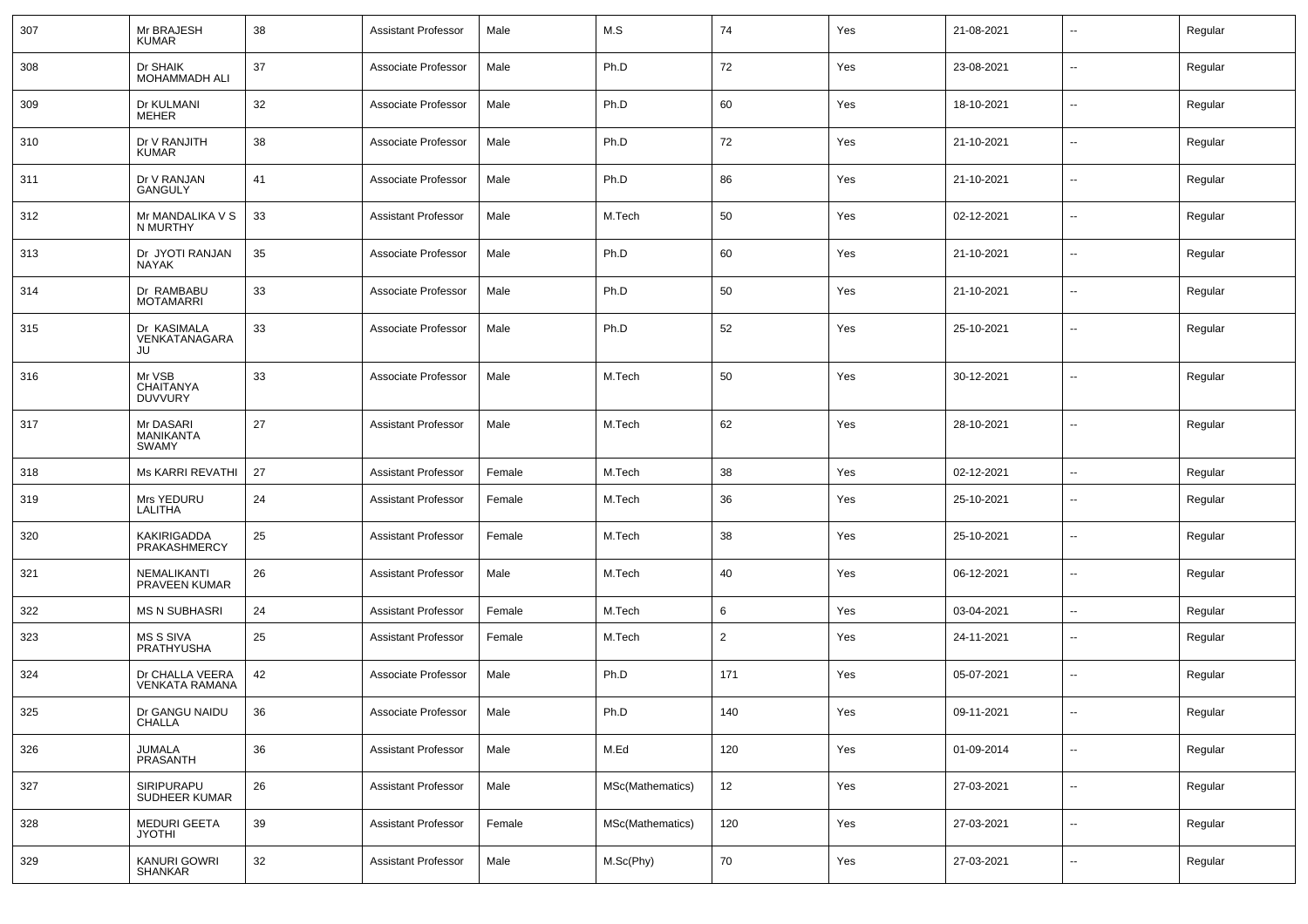| 330 | LAVANYA PENTA                            | 33 | Assistant Professor        | Female | M.Sc(Phy) | 60  | Yes | 10-04-2021 | $\overline{\phantom{a}}$ | Regular |
|-----|------------------------------------------|----|----------------------------|--------|-----------|-----|-----|------------|--------------------------|---------|
| 331 | MAHARANA<br><b>RASHMITA</b>              | 40 | <b>Assistant Professor</b> | Male   | M.A       | 140 | Yes | 10-04-2021 | --                       | Regular |
| 332 | <b>BABY KODALI</b>                       | 37 | <b>Assistant Professor</b> | Female | M.A       | 120 | Yes | 10-04-2021 | $\overline{\phantom{a}}$ | Regular |
| 333 | Mr BHATLURU<br><b>RAJARATNAM</b>         | 27 | <b>Assistant Professor</b> | Female | M.Tech    | 36  | Yes | 31-12-2020 | --                       | Regular |
| 334 | Mrs ERUKULAPATI<br>LAVANYA               | 28 | <b>Assistant Professor</b> | Female | M.Tech    | 36  | Yes | 09-08-2021 | --                       | Regular |
| 335 | Mr SOUMYA<br><b>SUNDAR</b><br>PATTANAYAK | 31 | <b>Assistant Professor</b> | Male   | M.Tech    | 50  | Yes | 27-12-2021 | --                       | Regular |
| 336 | Dr G Narasimha<br>Rao                    | 39 | Associate Professor        | Male   | Ph.D      | 90  | Yes | 21-08-2021 | --                       | Regular |
| 337 | Ms Reethika<br>Anumala                   | 27 | <b>Assistant Professor</b> | Female | M.Tech    | 30  | Yes | 28-02-2020 | --                       | Regular |
| 338 | Mr N Sasikiran                           | 26 | <b>Assistant Professor</b> | Male   | M.Tech    | 40  | Yes | 08-09-2021 | $\overline{\phantom{a}}$ | Regular |
| 339 | Ms G Sujatha                             | 40 | <b>Assistant Professor</b> | Female | M.Tech    | 98  | Yes | 07-10-2021 | --                       | Regular |
| 340 | Mr R V L S N Sastry                      | 44 | <b>Assistant Professor</b> | Male   | M.Tech    | 110 | Yes | 11-11-2021 | --                       | Regular |
| 341 | Mr S SrinivasKumar                       | 37 | <b>Assistant Professor</b> | Male   | M.Tech    | 102 | Yes | 18-11-2021 | $\overline{a}$           | Regular |
| 342 | Mrs Sudha Kurapati                       | 38 | <b>Assistant Professor</b> | Male   | M.Tech    | 108 | Yes | 25-11-2021 | $\overline{\phantom{a}}$ | Regular |
| 343 | Mr Anil Yagireddy                        | 31 | <b>Assistant Professor</b> | Male   | M.Tech    | 52  | Yes | 06-02-2017 | $\overline{\phantom{a}}$ | Regular |
| 344 | Ms Gaayatri vadagu                       | 31 | <b>Assistant Professor</b> | Female | M.Tech    | 68  | Yes | 25-11-2021 | --                       | Regular |
| 345 | Dr PAVANI<br><b>MURAKONDA</b>            | 30 | Associate Professor        | Female | Ph.D      | 60  | Yes | 07-04-2021 | --                       | Regular |
| 346 | Dr SUBHASH<br><b>CHANDRA</b>             | 30 | Associate Professor        | Male   | Ph.D      | 60  | Yes | 15-07-2021 | --                       | Regular |
| 347 | Dr RATNA TEJ<br>REDDY                    | 31 | Associate Professor        | Male   | Ph.D      | 66  | Yes | 19-08-2021 | --                       | Regular |
| 348 | Ms I Medha                               | 31 | <b>Assistant Professor</b> | Female | Ph.D      | 66  | Yes | 21-11-2021 | --                       | Regular |
| 349 | Ms K SUSHMA                              | 27 | <b>Assistant Professor</b> | Female | M.Tech    | 58  | Yes | 17-04-2021 | --                       | Regular |
| 350 | Mrs E GIRIJA<br>BHAVANI                  | 30 | <b>Assistant Professor</b> | Female | MSc(IT)   | 62  | Yes | 21-01-2022 | --                       | Regular |
| 351 | <b>THOTA RAVI</b><br><b>KUMAR</b>        | 31 | <b>Assistant Professor</b> | Male   | M.Sc.     | 70  | Yes | 15-04-2021 | --                       | Regular |
| 352 | Dr P siva Prasad                         | 37 | Associate Professor        | Male   | Ph.D      | 84  | Yes | 23-08-2021 | ц.                       | Regular |
| 353 | MR NEKKALA<br>GANESH                     | 29 | <b>Assistant Professor</b> | Male   | M.Tech    | 60  | Yes | 12-10-2016 | $\sim$                   | Regular |
| 354 | Mrs Bharani                              | 35 | <b>Assistant Professor</b> | Female | M.Tech    | 28  | Yes | 29-04-2013 | н.                       | Regular |
| 355 | Mr S MADHU<br><b>BABU</b>                | 30 | <b>Assistant Professor</b> | Male   | M.Tech    | 24  | Yes | 15-02-2022 | $\sim$                   | Regular |
| 356 | Mr C MADHU<br>KISHORE                    | 30 | <b>Assistant Professor</b> | Male   | M.Tech    | 6   | Yes | 10-02-2022 | н.                       | Regular |